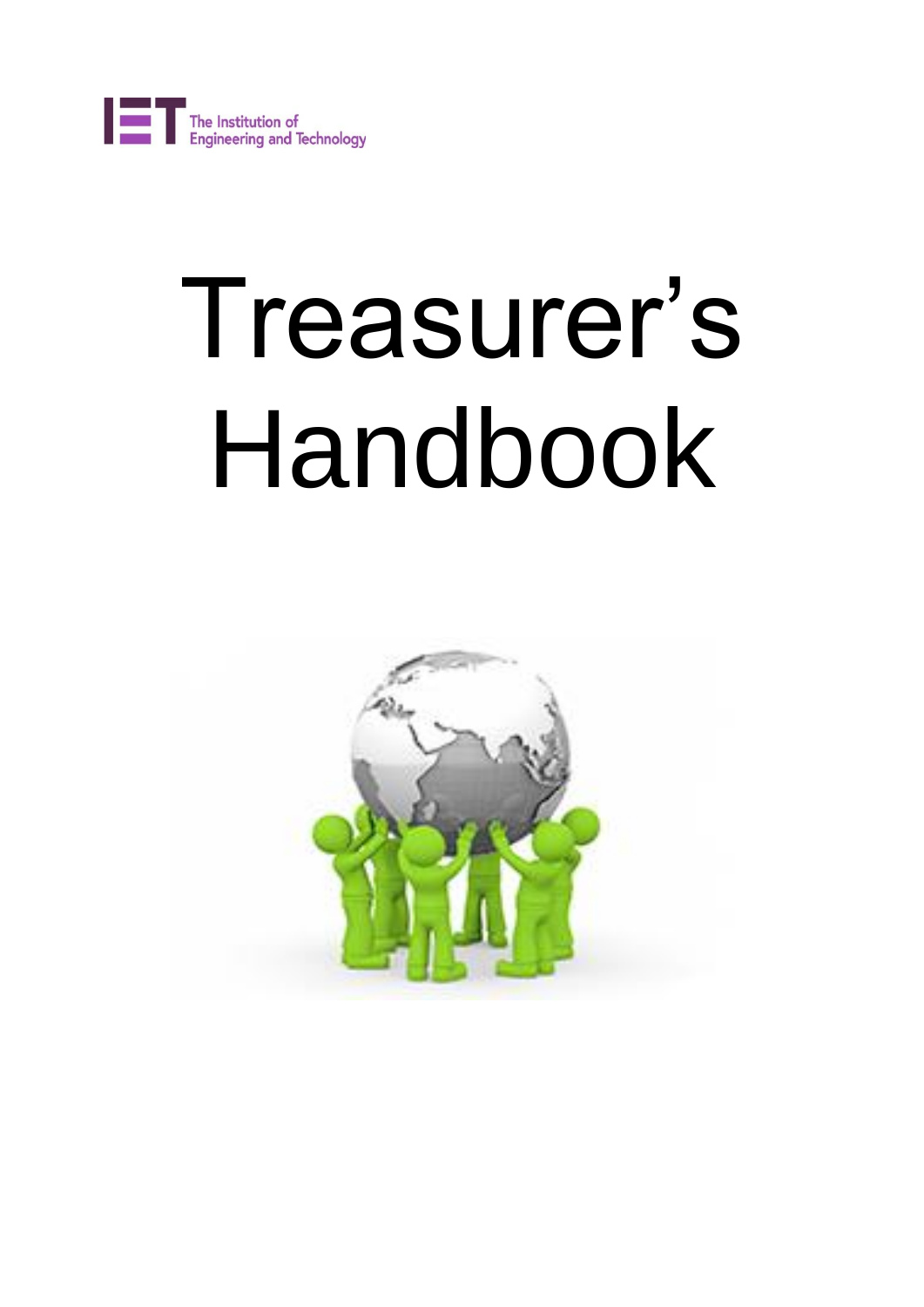

## **CONTENTS**

- [CHAPTER](#page-2-0) 1: INTRODUCTION
- [CHAPTER](#page-3-0) 2: FUNDING
- [CHAPTER](#page-11-0) 3: EXPENDITURE
- [CHAPTER](#page-22-0) 4: CAPITAL ASSETS
- [CHAPTER](#page-26-0) 5: FINANCIAL MANAGEMENT
- [CHAPTER](#page-32-0) 6: INSURANCE
- [CHAPTER](#page-33-0) 7: STAFF CONTACTS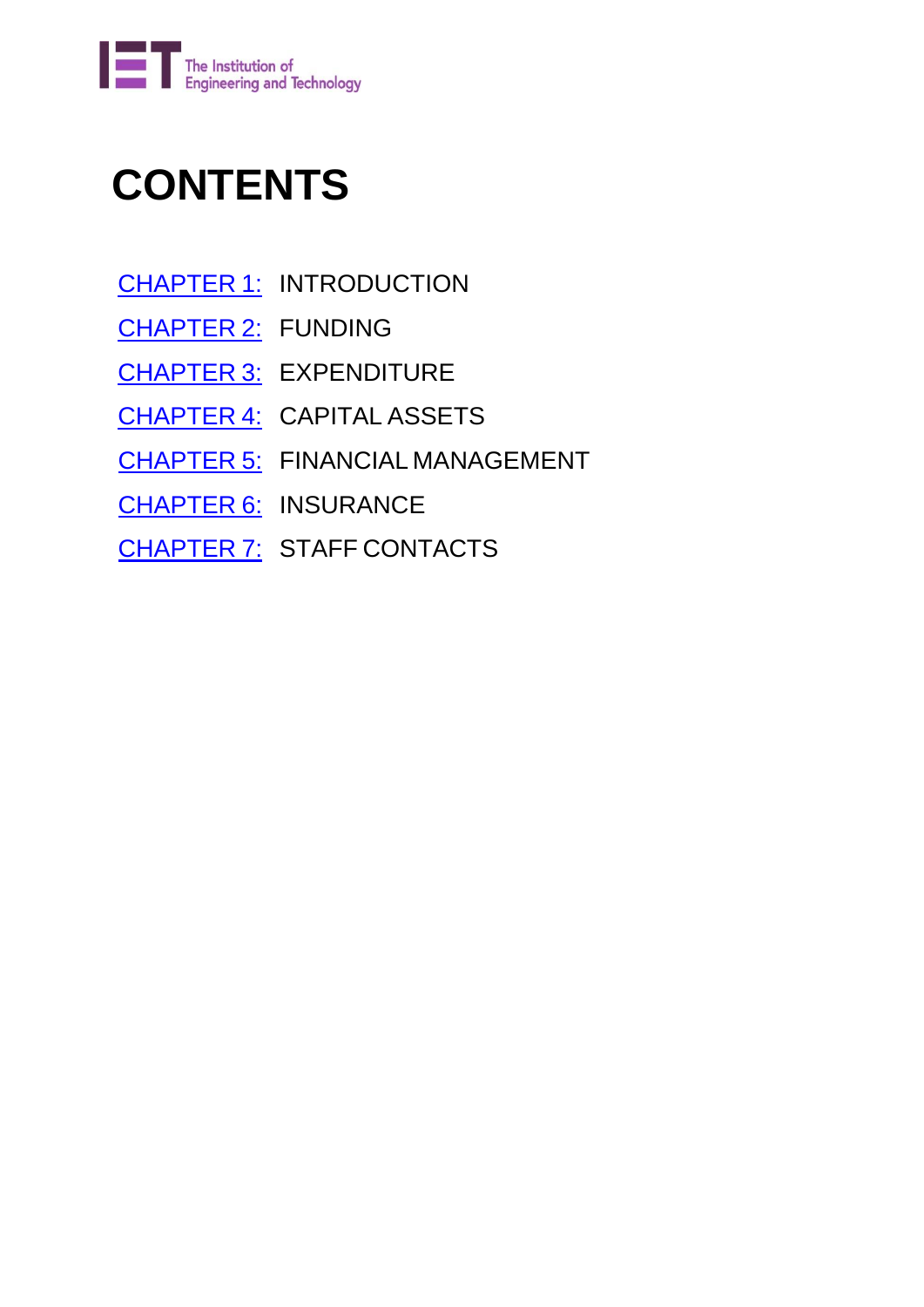

## <span id="page-2-0"></span>**CHAPTER 1: INTRODUCTION**

We are delighted that you have decided to bring your skills, experience and enthusiasm to IET as one of our many volunteers. We absolutely depend on people like you to maintain our place at the forefront of engineering and technology. You are part of an exceptional team of over 4,000 volunteers, working in the UK and internationally.

Whether you are new to the position or already proficient in the role, this handbook provides you with the essential information that you will need to fulfil your responsibilities as **'Treasurer'** of an IET Local Network. As 'Treasurer' of a Local Network, you are the named individual responsible for financial management and compliance, although ALL Local Network ("LN") members have a duty to ensure that the charitable funds allocated to them are spent responsibly and in accordance with IET's charitable objectives. As such, *this handbook provides a necessary resource for all LN members***.**

There are some specific rules that apply to the securing, spending, recording, and reporting of charitable funds and these apply to all IET Local Networks. This handbook is divided into five further chapters as follows:

**Chapter 2: Funding** – This section looks at IET Funding for your Local Network, Generating and Spending Surplus Funds and How to account for any facilities that have been donated to you e.g. free use of a room or lecture theatre.

**Chapter 3: Expenditure** – This section looks at Expense Claims, Government Procurement Cards, Invoices from Suppliers, and Authorising Expenditure.

**Chapter 4: Capital Assets** – This section looks at the buying, management and disposal of Capital Assets (e.g. equipment) as well as what to do if an organisation wishes to donate you an asset.

**Chapter 5: Financial Management** – This section looks at other financial management and compliance responsibilities for UK and Non-UK Local Networks respectively.

**Chapter 6: Insurance** – This section briefly touches on the different types of insurance that Local Networks need to consider.

There is also a lot more information and a wide range of useful resources to explore on the Volunteer Gateway – your dedicated area of our website – at **[www.theiet.org/volunteers](http://www.theiet.org/volunteers)**

Please remember that there is a friendly, helpful team on hand to help too. If you are unsure about anything, please ask your staff contact or other volunteers in your area.

Your feedback is especially helpful in improving the IET's volunteering experience. Please take the opportunity to share your suggestions and ideas with us. Please also tell us your individual stories as this is an excellent way to encourage and inspire other people to get involved.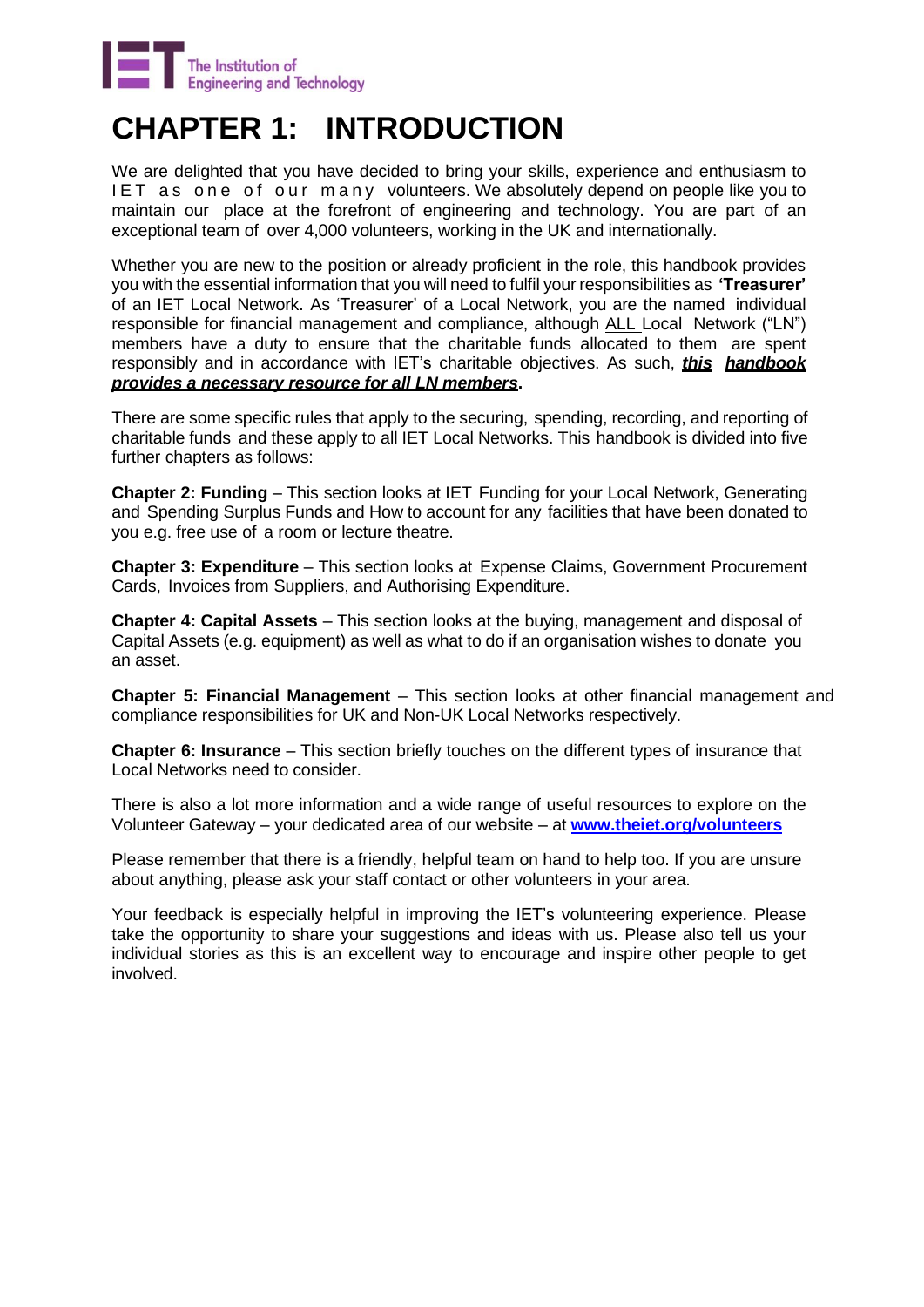

## <span id="page-3-0"></span>**CHAPTER 2: FUNDING**

## **2.1 Overview**

## **This Chapter covers the following:**

- Section 2.2 IET Funding for your Local Network
- Section 2.3 Generating and Spending Surplus Funds
- Section 2.4 Donated Facilities & Services (for Donated Assets, please refer to Chapter 4)

## **2.2 IET Funding for your Local Network**

The IET is a registered charity whose charitable purpose is:

"*To promote the general advancement of science, engineering and technology and to facilitate the exchange of information and ideas on these subjects amongst the members of the IET and otherwise*"

One of the ways in which we deliver these charitable objectives is through the provision of funding to volunteer groups (termed "Local Networks", "LNs" or "Communities"), both in the UK and overseas. Our Local Networks play a crucial role in helping the IET deliver its charitable objectives and realize its vision of "*Working to engineer a better world*".

The distribution of such funding is governed by the Communities [Resourcing](http://mycommunity.theiet.org/blogs/751/1807) Committee ("CRC") and, in turn, one of five regional Communities Committees ("CCs"). These Committees are in place to ensure that we support our Local Networks in making as effective and efficient use of resources as possible in delivering this charitable activity.

Delegate or attendance figures for each community activity are an essential metric used to measure success and prove the value of community activity in terms of sharing technical knowledge, engaging with non IET members whilst helping the IET fulfil its charitable remit.

Participation figures from community activities are one of the key pieces of information that the CRC and CCs use when allocating funding to communities. These figures provide the funding bodies with information that communities are delivering activities for IET members and reaching an audience beyond the IET's membership. Over time metrics also provide evidence of how a community is developing and extending its reach.

There are different options in how we can fund an IET Local Network: -

- Regular annual funding (for existing Local Networks)
- 'Event by Event' / Single Activity funding (for new Local Networks or ad-hoc activity)
- Additional resource funding

#### **2.2.1 Regular annual funding (for existing Local Networks)**

The principal way in which an existing IET Local Network is funded is through regular 'annual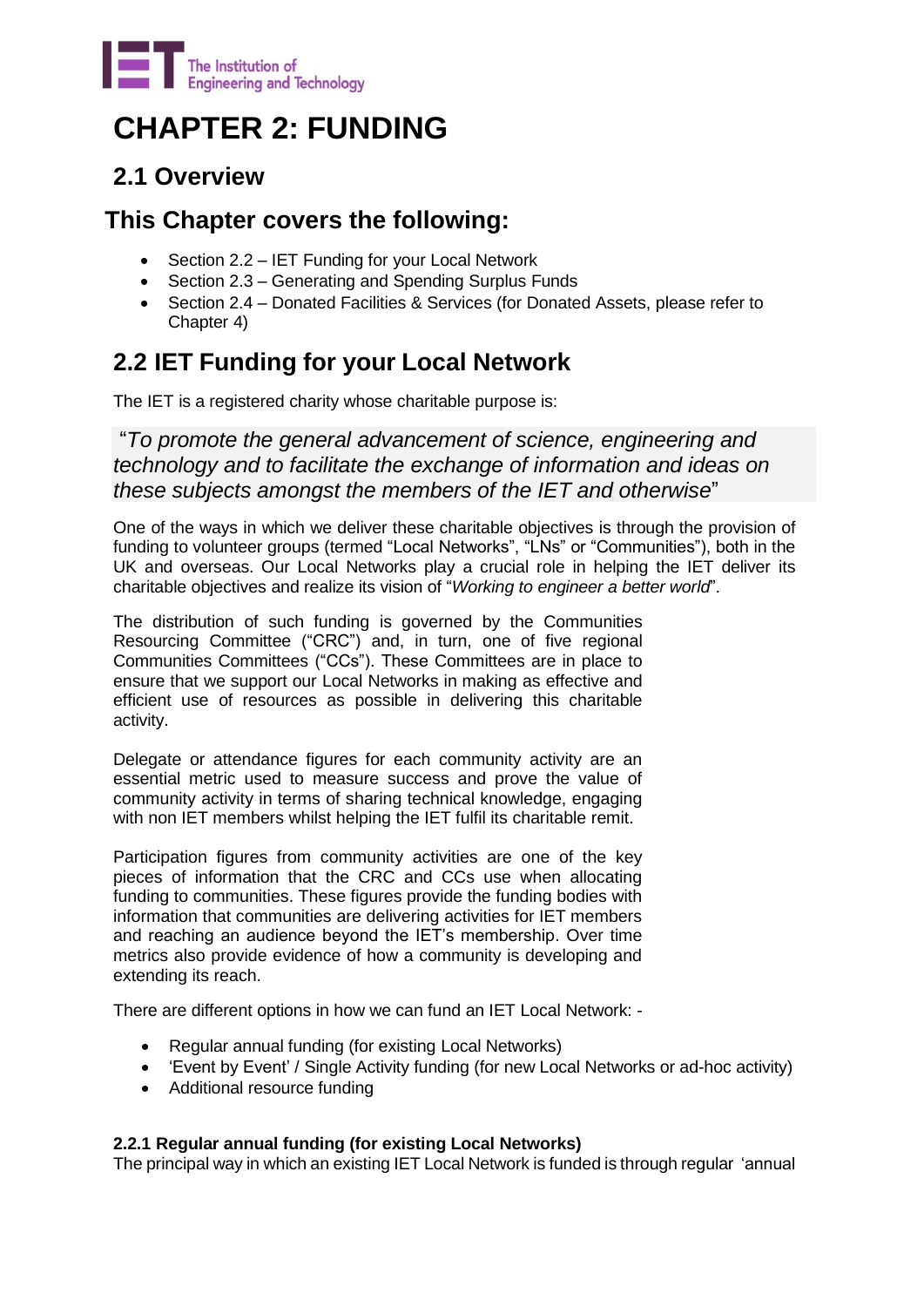

funding'. Most of our long-standing LNs apply for this funding in advance. This is a good option for a group of volunteers that have a longer-term vision and the volunteer input to support the realization of that vision. It can enable volunteers to theme a series of events or activities.

The IET supports several Local Networks around the world that deliver an annual programme of activities on behalf of the IET. Often these groups start by delivering just one or two activities, but once they become established and have built up an active team of volunteers some apply to become regularly funded communities, submitting an annual plan and managing the accompanying budget.

The following timetable applies to annually funded, existing Local Networks: -

#### Planning timetable

The community year runs from 1 January to 31 December and although specific dates may alter slightly, the planning and budgeting cycle for regularly funded communities follows the same pattern every year. The key milestones in the planning and budgeting process are as follows:

| <b>Communities Planning Cycle</b> |                                                                                |  |  |  |
|-----------------------------------|--------------------------------------------------------------------------------|--|--|--|
|                                   | Start of the session. LNs start to manage spend for the new session            |  |  |  |
|                                   | against their final approved budget.                                           |  |  |  |
|                                   | LNs outside the UK receive the first 50% of their approved funding (the        |  |  |  |
|                                   | balance is available once satisfactory independently reviewed accounts         |  |  |  |
|                                   | are received for the previous session - please see Section 5.3)                |  |  |  |
|                                   | Non-UK LN Return Due (31 January 2022: (i) Bank statement at 31                |  |  |  |
| January 2022                      | December 2021; and (ii) CTAPS returns for the 3 months ended 31                |  |  |  |
|                                   | December 2021 - please see Section 5.3                                         |  |  |  |
|                                   | Going forwards CTAPS returns will run from January to December,                |  |  |  |
|                                   | therefore the Bank Statement at 31 December 2021 and the CTAPS return          |  |  |  |
|                                   | for the period 1 January 2021 to 31 December 2021 will be due for              |  |  |  |
|                                   | submission on 31 January 2021 - see Section 5.3                                |  |  |  |
|                                   | CRC reviews guideline budgets for 2023 and agrees regional split with the      |  |  |  |
|                                   | CCs.                                                                           |  |  |  |
|                                   |                                                                                |  |  |  |
|                                   | Non-UK LN Return Due (30 April 2022): Audited Statutory Accounts               |  |  |  |
| March / April 2022                | (ONLY applicable where a local obligation exists for statutory accounts to     |  |  |  |
|                                   | be produced and audited). Where possible, we would request that your           |  |  |  |
|                                   | Statutory Accounts year-end date should align with that of IET's year-end      |  |  |  |
|                                   | date (i.e. 31 December) - please see Section 5.3                               |  |  |  |
|                                   | Each Community Committee notifies each LN in their region of guideline         |  |  |  |
|                                   | budgets for 2022                                                               |  |  |  |
|                                   |                                                                                |  |  |  |
|                                   | Planning paperwork available to all Communities                                |  |  |  |
|                                   | LNs prepare their plan and budget for the forthcoming session.                 |  |  |  |
|                                   | Consultation with staff at this time is recommended as staff can offer         |  |  |  |
|                                   | advice and support.                                                            |  |  |  |
|                                   | Here are a few examples of matters to consider in order to give your           |  |  |  |
|                                   | application the best chance of success:                                        |  |  |  |
| <b>June 2022</b>                  | Ensure that you give the CC enough information about what you                  |  |  |  |
|                                   | want to do, how you will do it, how you will promote the IET brand,            |  |  |  |
|                                   | products and services adequately and appropriately and how you will            |  |  |  |
|                                   | deliver value for money;                                                       |  |  |  |
|                                   | Ensure that you demonstrate that your activity is in line with the             |  |  |  |
|                                   | IET's charitable objectives and therefore something that the Committee         |  |  |  |
|                                   | can fund;                                                                      |  |  |  |
|                                   | Demonstrate that your Local Network is organised and has a clear focus on      |  |  |  |
|                                   | delivering content and activities; Demonstrate your track record of delivering |  |  |  |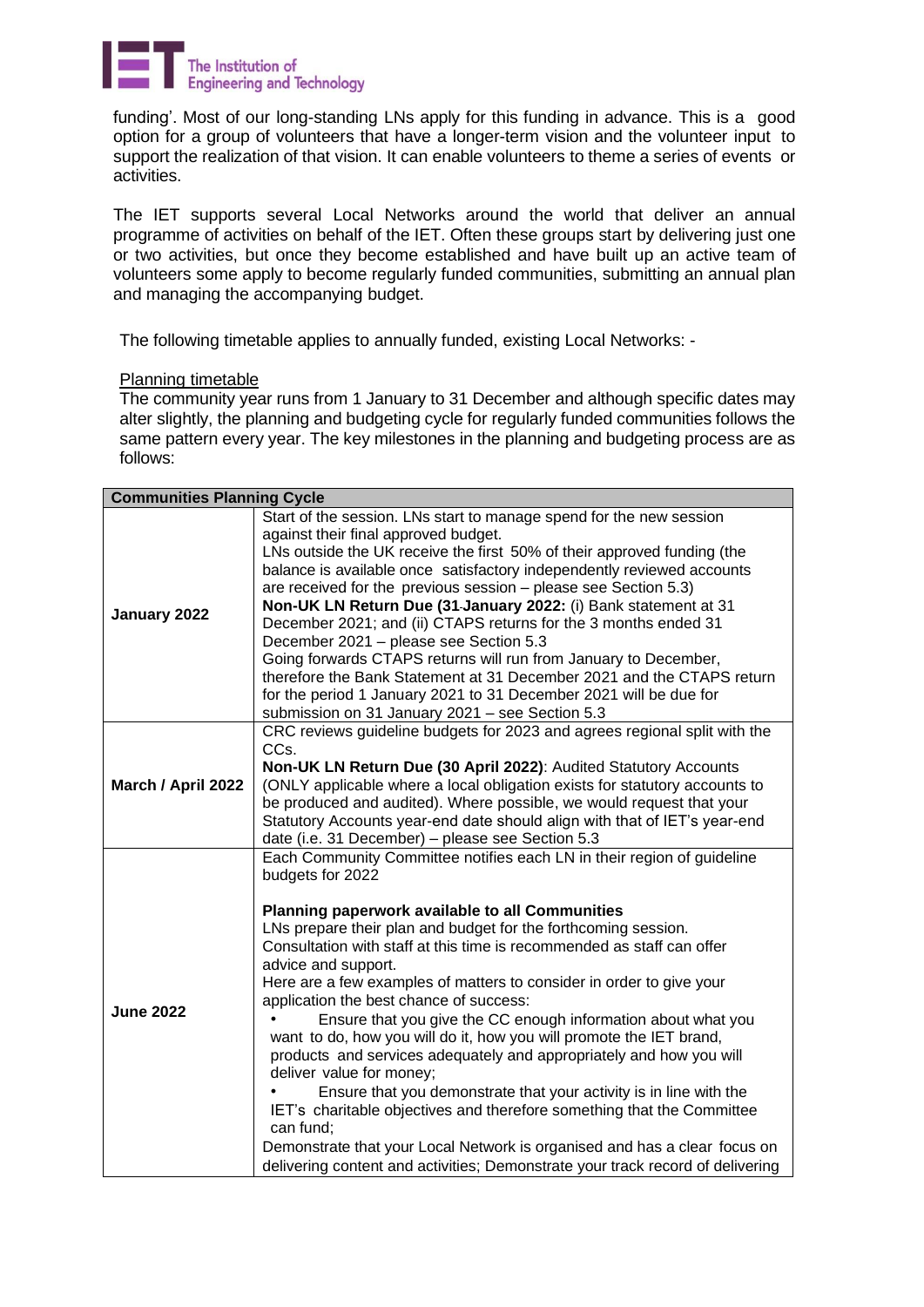

|                                  | activities and use of resources, that you have communicated and worked<br>well with the staff team and CC, that you have made any submissions on a<br>timely basis and that where corrective action has been needed you have<br>addressed it promptly and appropriately. |
|----------------------------------|--------------------------------------------------------------------------------------------------------------------------------------------------------------------------------------------------------------------------------------------------------------------------|
| <b>June 2022</b>                 | LNs outside the UK receive the second 50% of their approved funding $-$<br>please see Section 5.3                                                                                                                                                                        |
| August 2022                      | • Completed plan and budget paperwork to be returned by email to<br>your Community Manager ("CM")                                                                                                                                                                        |
| August 2022                      | CMs review and clarify plans in liaison with LN leadership teams.                                                                                                                                                                                                        |
| <b>September</b><br>October 2022 | The annual plans are carefully assessed by the appropriate regional CCs.<br>They will review the plans and metrics for each Local Network.                                                                                                                               |
| <b>October</b><br>November 2022  | Letters go to each LN approving plans and confirming final budget<br>allocations for the forthcoming session.                                                                                                                                                            |
| November 2022                    | Communities Resourcing Committee reviews planning and budget process<br>and prepares for 2023 cycle                                                                                                                                                                      |
| December 2022                    | Appeals<br>End of year bank statements                                                                                                                                                                                                                                   |

#### **2.2.2 'Event by Event' / Single Activity funding (for new Local Networks or ad-hoc activity)**

You also have the choice of applying for funding for a single activity, these applications can be made at any time and multiple applications can be made in a year.

This is a very flexible system which does not require a group of volunteers to plan far ahead. It enables volunteers to be nimble and react quickly to changing circumstances. There is a reduced administration burden and it can be easier to find volunteers to help on an event by event basis or for a one-off event or activity.

**Event by event funding [request form](http://www.theiet.org/volunteers/active/resources/-documents/event-by-event.cfm?type=docx)** 

Once your application has been submitted:

- It will be assessed by regional CC volunteers who will decide whether they are satisfied with the return on investment for the IET.
- If your application is **APPROVED** you can go ahead and deliver your activity, your CC will require metrics and a budget evaluation to be returned to them.
- If your application is **REJECTED** feedback will be provided to enable your application to be changed.

For new local networks that wish to transition from event by event to become annually funded you will need to demonstrate that your Local Network is sustainable, that you will be able to deliver your activity with the resources that you are requesting and the volunteers that you have recruited.

#### **2.2.3 Requesting additional resources**

Any LN in receipt of funding from the IET can make a request to the regional CC for additional resources. This can be particularly useful if circumstances change for the LN, or if the volunteer group wishes to take advantage of an opportunity that had not been foreseen during the funding application process.

The additional resources that can be requested are:

• Additional staff support.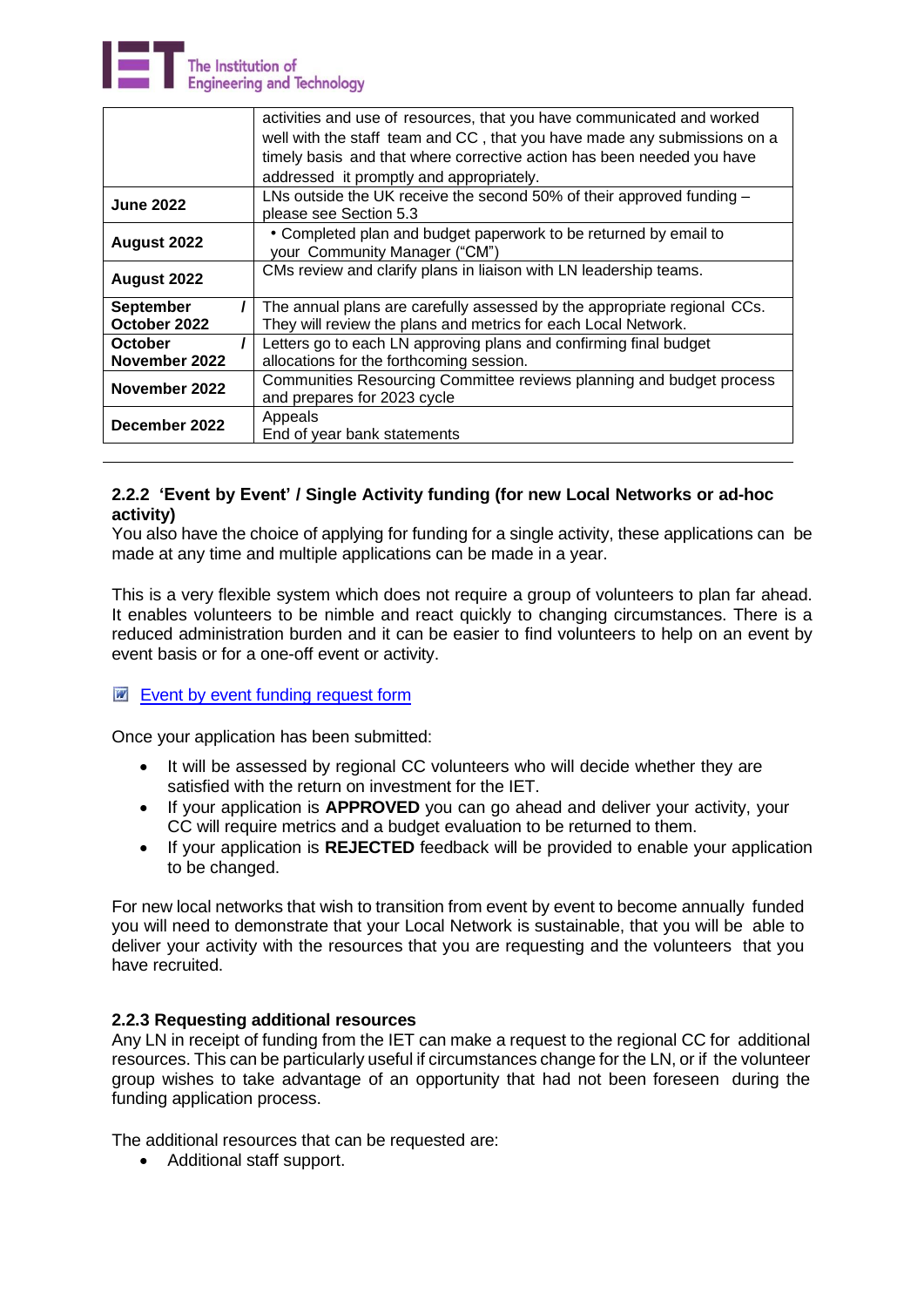

- Help with volunteer recruitment.
- Additional funds.

If you require any of these then please complete the Additional Resource Request Form.

**M** [Additional](http://www.theiet.org/volunteers/active/resources/-documents/additional-resource.cfm?type=docx) Resource Request Form

## **2.3 Generating and Spending Surplus Funds**

#### **2.3.1 Background**

Most LN activities should be free to attend for delegates as they contribute towards the IET's charitable remit of providing public benefit. However, in certain circumstances it is acceptable for LNs to run income generating activities. This is subject to ensuring compliance with local trading laws and appropriate assessment of any potential tax exposure for the IET.

With prior approval, Local Networks (LNs) are permitted to stage fee paying events such as conferences and seminars that generate a surplus of income over expenditure. These operate in a broadly similar way to events organized by the IET's commercial Event team in the UK, (except that they are organized independently utilizing the voluntary effort of local members).

Income is typically generated by a combination of sponsorships from local businesses, sale of exhibition space, and ticket sales. Many of these events achieve a high profile in their locality and are of significant benefit to the IET in terms of raising awareness of the IET and serving the needs of members and non-members in that region.

#### **2.3.2 Governance**

The bodies responsible for approving requests to deliver activity likely to generate additional income are the Communities Committees (CCs). The CCs have responsibility for all LN activity that takes place in their region and it is the CCs that will be responsible for making any surplus funds available for reinvestment.

Each CC (or the CC Finance Sub-committee where they exist) must keep a detailed record of the surplus generated by LNs within its area. CC's will need to take responsibility for local record keeping and liaison between the events team, the Communities Finance Manager and the IET Finance Department.

#### **2.3.3 Applying to deliver an income generating event**

Any LN that wants to deliver an event likely to generate income must make an application to their local CC. A surplus funds request form will need to be completed and then reviewed by the Community Manager (CM) that supports the LN and then sent to the relevant CC. The CC should pass the application back to the CM once reviewed and the CM will pass on the application to both the UK events team and the IET Finance Department for further review and approval.

#### **M** Surplus [funds request](http://www.theiet.org/volunteers/active/resources/-documents/surplus-funds-request.cfm?type=docx) form

IET Finance Department review - Any LN that wants to deliver an activity to generate additional income should ensure that:

- they are compliant with local trading/compliance laws;
- the IET will not be liable for direct tax (see Section 2.3.7);
- indirect tax (e.g. VAT or GST) will be applied appropriately (see Section 2.3.7) for any sales and/or sponsorship transactions;
- their application details budgeted income and expenditure;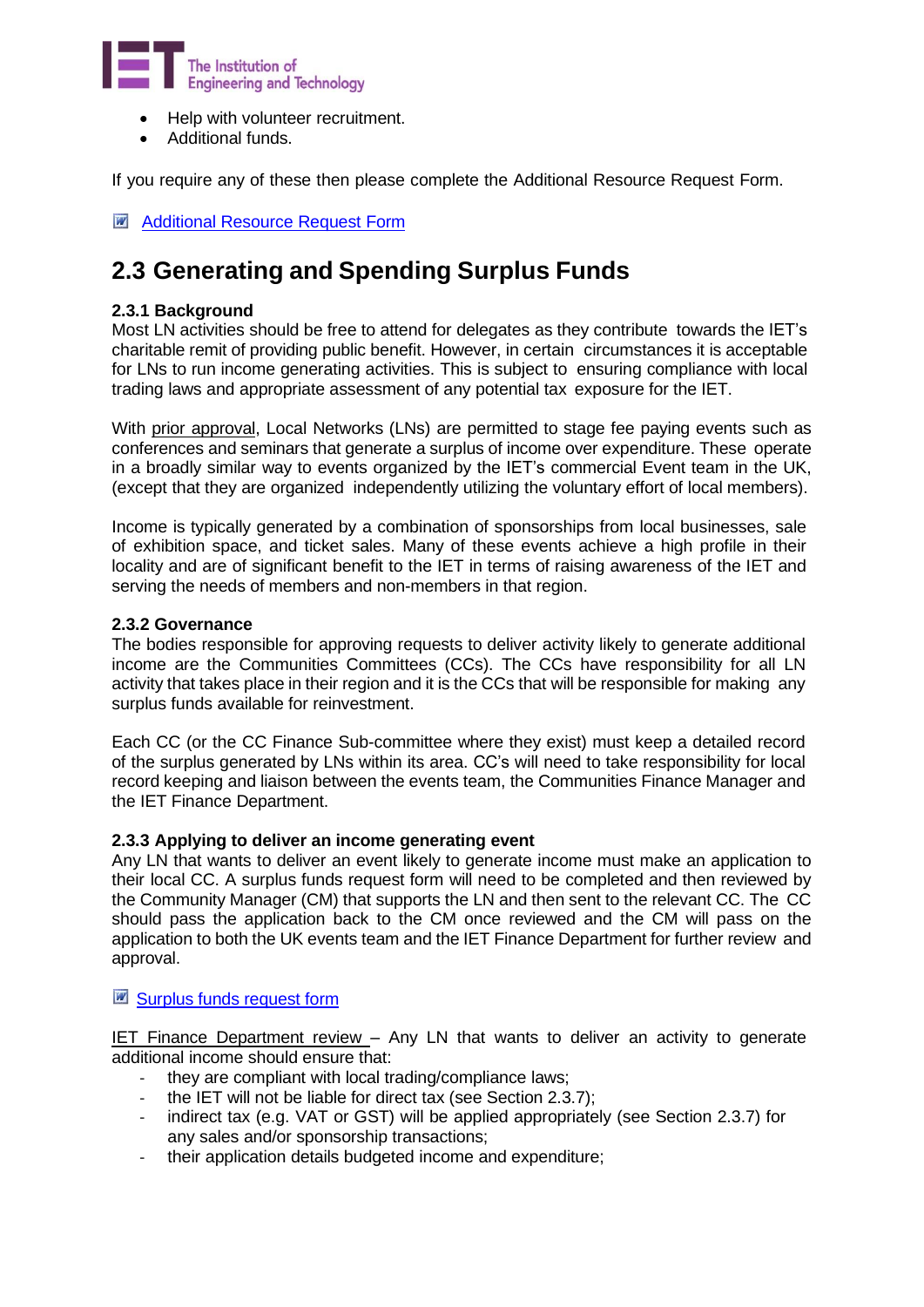## The Institution of **Engineering and Technology**

- their application details in what form (e.g. cash, cheque, bank transfer) they intend to collect income; and
- their application details how the collection of income will be managed and controlled.

UK Events Team review – The Events team need to be aware of significant events being held in the IET's name to ensure that there is no clash with other IET events or activities being planned in that area or on that subject. The review also enables the team, who have a huge amount of experience with events management, to offer advice and support on the best way to run the event.

If the IET Finance Department and the Events team are both comfortable with the event proposal, the CM will forward it to the relevant CC that will eventually be responsible for making any surplus funds available for reinvestment.

If an application is denied:

• The CC will contact the LN and explain why the application was turned down and suggest possible changes that might result in a positive outcome.

If an application is approved:

• The CC will contact the LN and highlight any requirements that approval may be dependent on, for example – changing the date to avoid a clash with other IET activities, or collaboration with other IET departments – like Strategic Engagement Partnerships (SEP) or Publishing.

#### **2.3.4 Delivering an income generating event**

The LN should deliver the event, liaising with staff and other volunteer groups as appropriate to ensure that every opportunity to promote the IET's brand, products and services is capitalized upon.

After the event, the volunteers must submit a detailed set of accounts to the CC showing all income and expenditure on that event and highlighting the net surplus. These accounts must be received within one month of the completion of the event.

In addition to the CC, the accounts will be reviewed by the IET Finance Department to ensure that any funding and other costs subsidized by the LN's normal charity funded allocation is deducted from the income calculation to obtain the true surplus balance generated.

Where an approved event that was anticipated to generate a surplus instead makes a loss; the net loss will be deducted from the LN's funding allocation for that year reducing its balance accordingly.

#### **2.3.5 Applying to spend surplus funds**

If an LN wants to spend surplus funds in the same accounting year or in subsequent accounting years, it should submit a request to both its CM and CC. Surplus funds must be utilized within 2 years of generation, excluding the year in which the funds were generated.

Proposals to spend surplus funds can be put forward at any time during the year. If possible, events should be identified during the annual planning round to enable the CC to manage its budget and ensure that it has the funds available when they are required.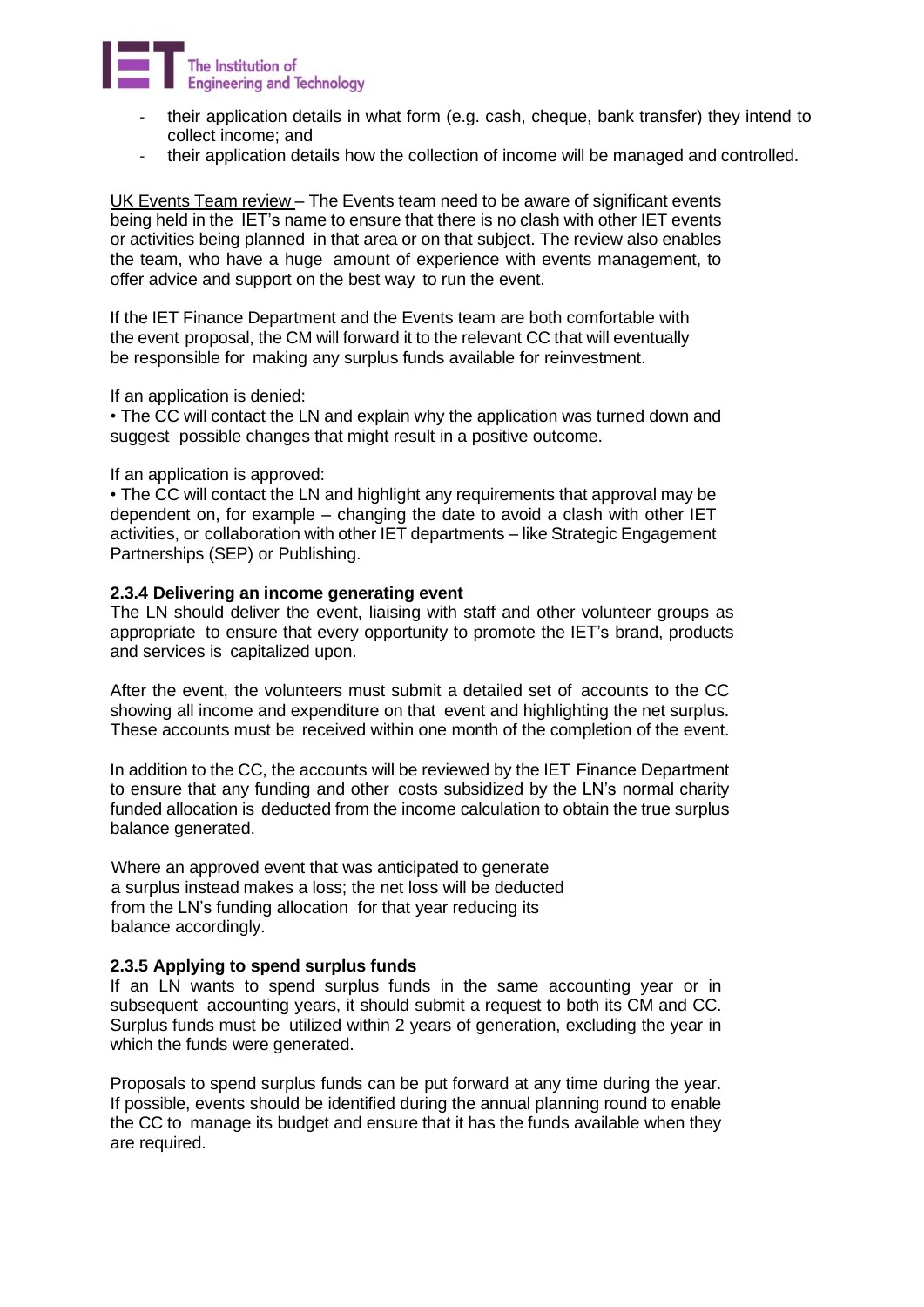

The type of events that can be funded will follow the same rules as other LN funding regarding allowed/disallowed types of expenditure.

The application submission will be assessed by the CC in the usual way (see above for details).

You may put in a request to re-purpose funds towards another event. This will need to be approved by the CC.

#### **2.3.6 Treasury management**

Management of actual currency in bank accounts held by non-UK LNs, and exchange transactions to forward money from the IET central accounts (treasury), will not be changed by this policy. This process operates autonomously within the spending approval process to optimize transaction costs etc. incurred in moving money between different currencies. For non-UK LNs, the basic principle remains to hold only enough cash in local accounts as is required for short term (i.e. in year) expenditure commitments.

#### **2.3.7 Tax considerations**

Local networks (LNs) must ensure that they are compliant with local trading laws and relevant tax legislation in their jurisdiction.

#### Direct tax

LNs are branches of IET and are likely to be subject to tax on any profits in their local territory. Local tax advice may need to be sought to determine whether activities are taxable or whether a charitable exemption can be claimed. Local returns and registrations may need to be filed to maintain compliance.

Broadly speaking where LNs are carrying on business activities which are wholly within the charitable objectives of the IET, then there should be no additional UK corporation tax liability. Additionally, profit from such charitable trade is exempt from UK tax, if it is used for IET charitable purposes. Therefore, please ensure that all Local Network Activity is used for IET charitable purposes. If there is any doubt, please contact Ian Davis, IET Finance Department, [IDavis@theiet.org](mailto:IDavis@theiet.org)

#### Indirect tax

Local networks (LNs) wanting to attract donations and/or sponsorship will need to consider local laws with respect to whether indirect tax (e.g. VAT or GST) is applicable.

Generally, in the UK, if a charity receives sponsorship or another form of support it will normally be making a taxable supply for VAT purposes if, in return, it is obliged to provide the sponsor or supporter with a significant benefit. However, in some cases the benefit may amount to no more than a simple acknowledgment of support and as such, would not be a supply for VAT purposes. Where the benefits are such that they are not simple acknowledgments of thanks but are tangible benefits then the payment is consideration for those supplies and VAT will be due on the full payment received.

Local Networks (LNs) should consult, as necessary and as far as possible in advance of a transaction/event, with the IET Finance Department [IDavis@theiet.org](mailto:IDavis@theiet.org) where there is any doubt over the correct indirect tax treatment.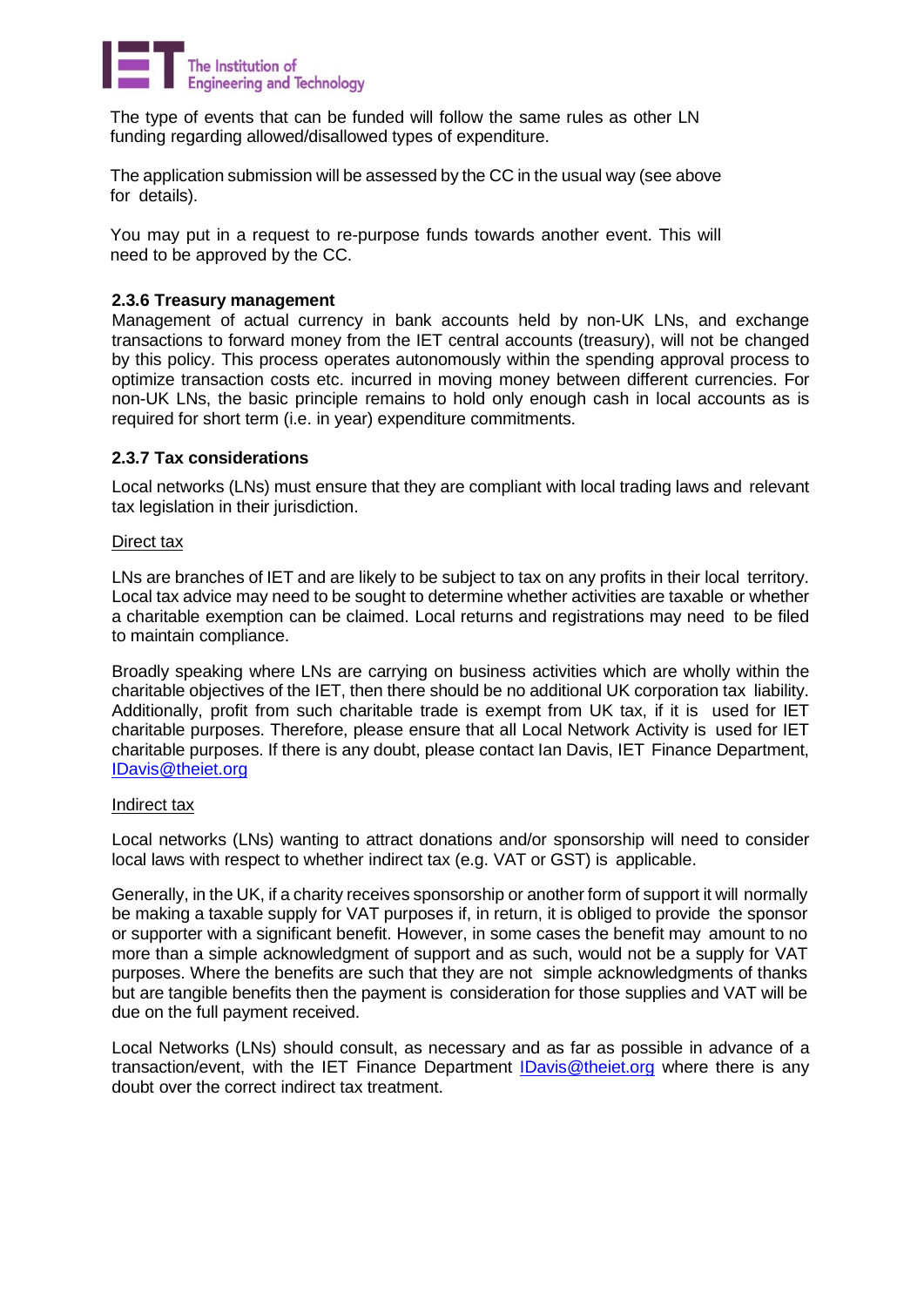

## **2.4 Donated Facilities & Services**

#### **2.4.1 Introduction**

This section applies to ALL Local Networks (i.e. both UK & non-UK LNs). This section deals with donated facilities & services only. For donated assets or goods, please refer to Chapter 4.

#### **2.4.2 Background**

To comply with the UK Charities Statement of Recommended Practice 2015 ("Charities SORP 2015"), the IET is required to monitor any donated facilities and services received. The donation of such facilities and services (e.g. the free use of a lecture theatre or committee room) provides an economic resource for use by the IET to further its charitable aims and objectives.

If your Local Network is given facilities and services for its own use, which it would otherwise have purchased, then an assessment must be made to determine whether this needs to be reported to the IET's Finance Department for inclusion in the IET's financial statements. In making this assessment, please consider the following:

- the materiality (i.e. the magnitude and nature) of the donation concerned; donated facilities or services of less than GBP 500 (or equivalent) do not need to be reported, however, you may wish to report such donations below this level for more accurate record keeping within your own Local Network;
- whether the value of the donation can be measured reliably facilities, such as office accommodation or services supplied by an individual or an entity as part of their trade or profession, can usually be reasonably quantified. However, a valuation for the contribution of IET volunteers does not need to be included. Donated facilities and services are valued at the amount you would pay in the open market for an alternative item providing equivalent benefit. The value should not exceed the price you would pay in the open market. Commercial discounts offered in the normal course of trade should not be recognized or disclosed as a donation;
- whether the costs in undertaking a valuation are significant if the costs involved in undertaking a valuation of the donation are significant compared to the donation itself, then please consult with the IET Finance Department as to whether a valuation should be performed. It may be possible to argue that the costs of such a valuation outweigh the benefits to a user of the IET's financial statements.

#### **With reference to the above considerations, please report donated services or facilities through the completion of the 'Donated Facilities & Services Form' below**.

#### Once completed, it should be sent to:

(For UK Local Networks) Michele Seres, Financial Analyst [MSeres@theiet.org](mailto:MSeres@theiet.org) (For non-UK Local Networks) Ian Davis, Finance Manager [IDavis@theiet.org](mailto:IDavis@theiet.org)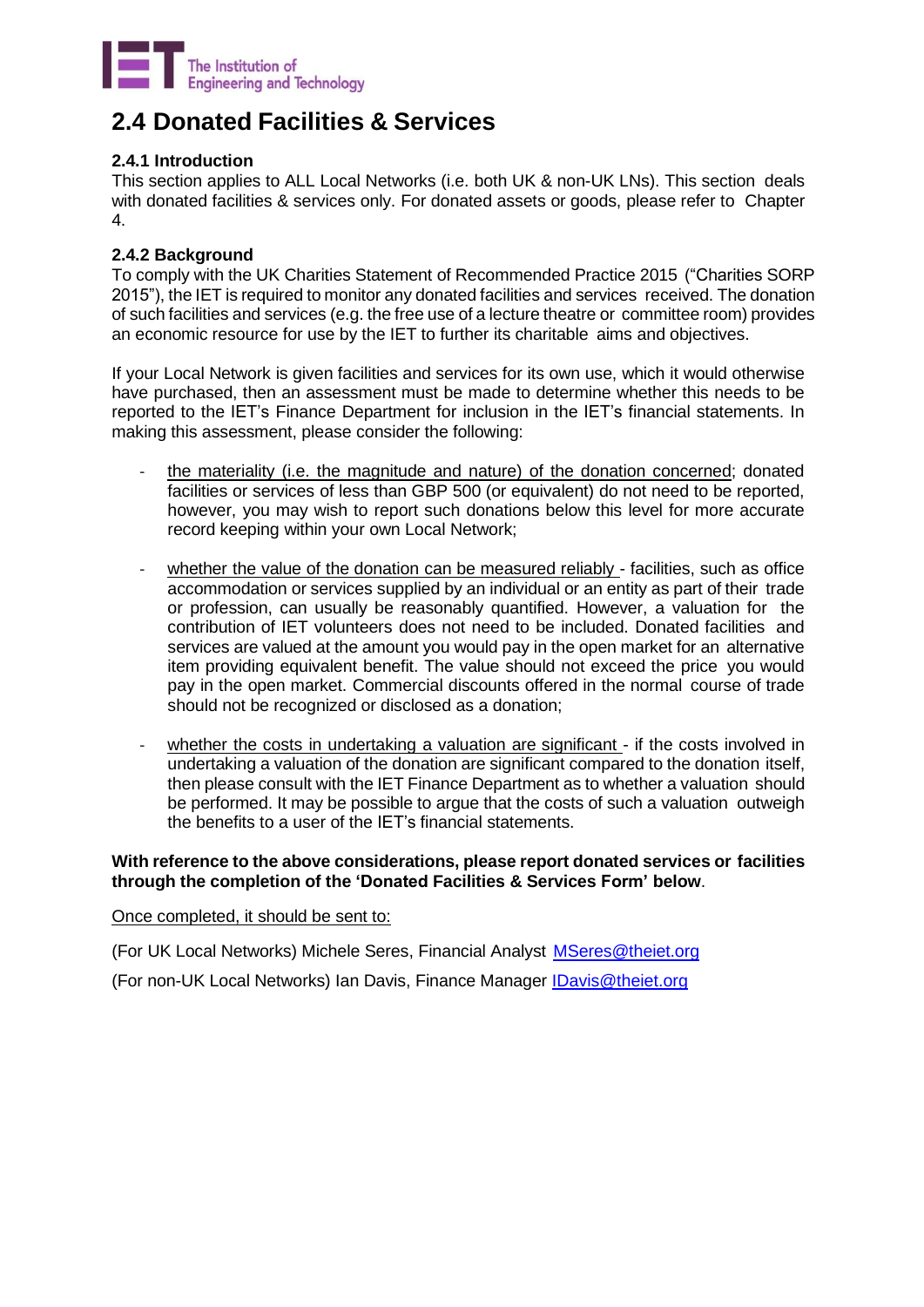

## Appendix A: Donated Facilities & Services Form

| Local Network name:                                                   |  |
|-----------------------------------------------------------------------|--|
| Form completed by:                                                    |  |
| Description of facilities/services provided:                          |  |
|                                                                       |  |
|                                                                       |  |
|                                                                       |  |
| Name and address of third party providing<br>the facilities/services: |  |
|                                                                       |  |
|                                                                       |  |
|                                                                       |  |
|                                                                       |  |
| Dates from/to that the facilities/services were<br>provided for:      |  |
| What were the donated facilities used for?                            |  |
| Estimated value (net of VAT/GST):                                     |  |
| Estimated value (including VAT/GST):                                  |  |
| Account code: (UK LN use only)                                        |  |
| Activity code: (UK LN use only)                                       |  |
| Local Network Treasurer name:                                         |  |
| Local Network Treasurer signature<br>approval <sup>1</sup> :          |  |

**For UK Local Networks, please submit this form to Michele Seres, Financial Analyst** [MSeres@theiet.org](mailto:MSeres@theiet.org)

**For Non-UK Local Networks, please submit this form to Ian Davis, Finance Manager** [IDavis@theiet.org](mailto:IDavis@theiet.org)

| <b>INTERNAL USE ONLY</b>  | Reference number |
|---------------------------|------------------|
| IET Head office use only: |                  |

<span id="page-10-0"></span> $1$  In approving the donated facilities form, the Local Network Treasurer confirms that the estimated values herein are considered reasonable.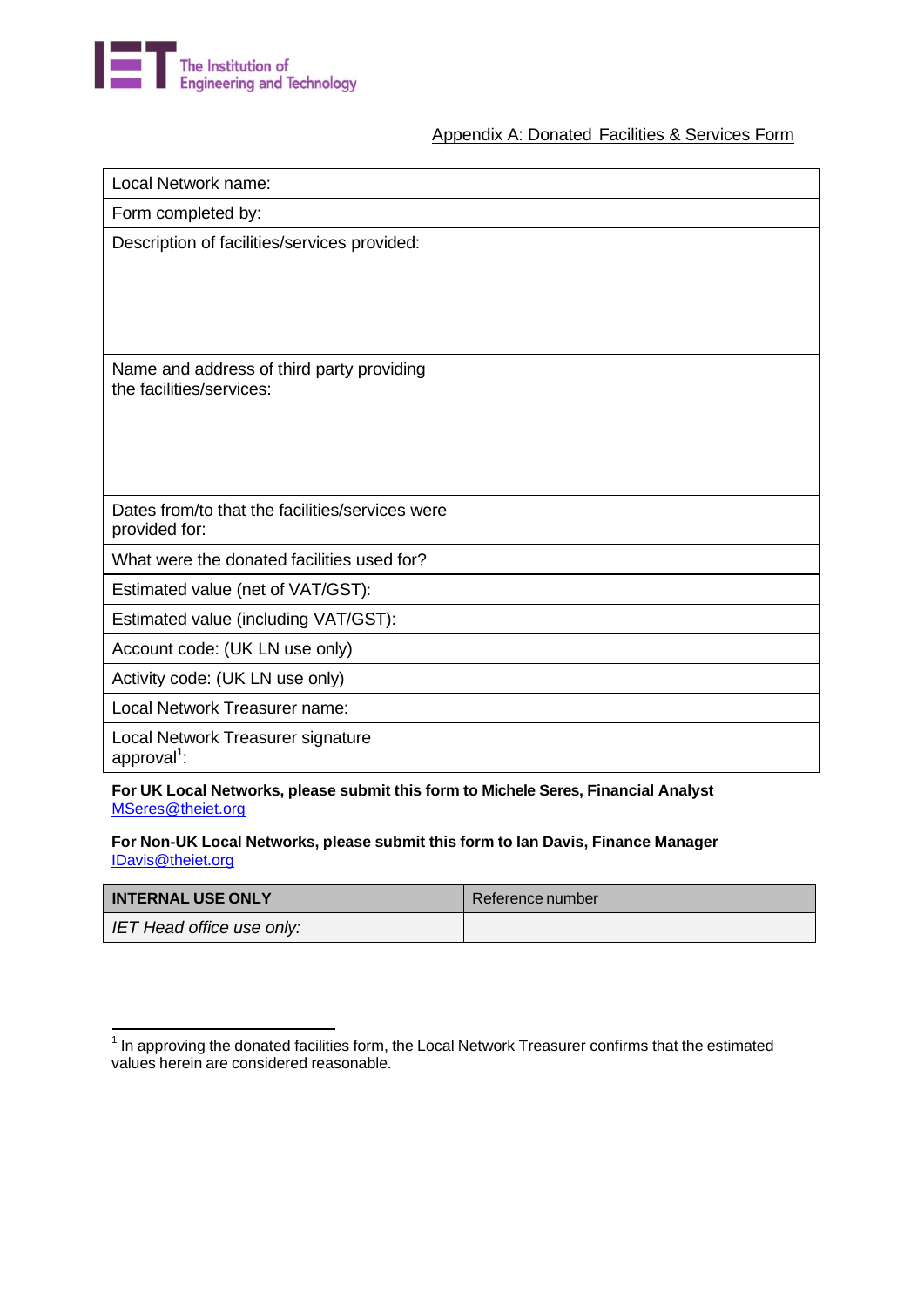# The Institution of<br>Engineering and Technology

## <span id="page-11-0"></span>**CHAPTER 3: EXPENDITURE**

## **3.1 Overview**

This Chapter covers the following:

- Section 3.2 Expense claims
- Section 3.3 Government Procurement Cards (GPCs)
- Section 3.4 Invoices from suppliers
- Section 3.5 Authorising expenditure

As noted in Chapter 1, ALL Local Network members have a duty to ensure that the charitable funds allocated to them are spent responsibly and in accordance with IET's charitable objectives. The '**Expenses Policy for [Volunteers](http://www.theiet.org/volunteers/active/how-iet-works/-documents/expense-policy.cfm?type=pdf)**' is an essential read for all Local Network volunteers. This document provides detailed guidance on allowable expenditure and the expenditure authorisation/approval process. This is supplemented by further information on these topics in Section 3.5 below**.**

You should also ensure that expenditure is kept within the allocated and approved budget and is in line with the individual items specified in the application or plan, when funding was applied for. If you are intending to make significant changes to the approved activity plan, then further approval needs to be sought from the CRC/CC.

## **3.2 Expense claims**

Where you have incurred IET business expenditure in support of an LN activity on your personal debit/credit card, reimbursement of this expenditure is made through the completion and submission of an '**Expense Claim**'.

For Non UK LN members claiming expenses directly from their Local Network, please use the Member [Expense](http://www.theiet.org/volunteers/active/how-iet-works/-documents/expense-form.cfm?type=xlsx) Claim Form.

For UK LN members or community volunteers putting expense claims in directly to the IET (rather than their Local Network), please use the [Community](http://www.theiet.org/volunteers/active/how-iet-works/-documents/volunteer-expenses.cfm?type=xlsx) Volunteer Expenses Claim [Form.](http://www.theiet.org/volunteers/active/how-iet-works/-documents/volunteer-expenses.cfm?type=xlsx)

#### **3.2.1 Expenditure coding**

#### UK Local Networks

UK LNs should code their income and expenditure in accordance with the guidance below. Every expense claim form, invoice and Barclaycard statement should include two codes which will enable the IET Finance Department to capture and analyse information accurately for your monthly reports:

- An Account Code (4 digits)
- An Activity Code (10 characters)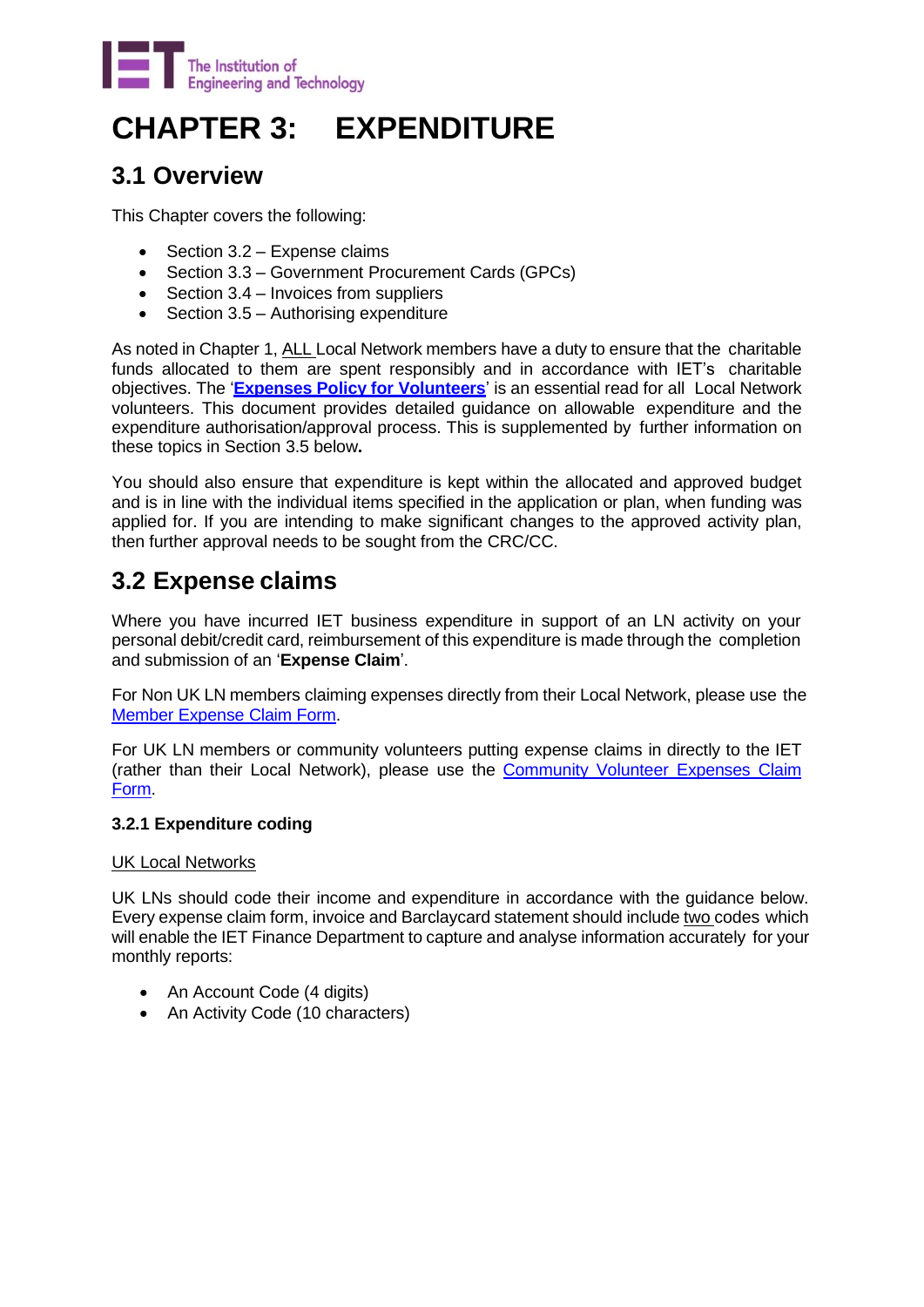

Account codes - these divide up your income (17XX) & expenditure (23XX) by type. These codes are common to all UK Local Networks:

- 1710 LN Delegate Income
- 1715 LN Sponsorship Income
- 1720 LN Advertising<br>1730 Donated Facilit
- 1730 Donated Facilities/Services to Local Networks<br>2383 L.N. Admin Printing & Stationery (incl. product
- 2383 L.N. Admin Printing & Stationery (incl. production of newsletters)<br>2384 L.N. Admin Postage & Telephone (internet, delivery charges and
- 2384 L.N. Admin Postage & Telephone (internet, delivery charges and telephone reimbursement)<br>2385 L.N. Admin Committee Travel (mileage claims and all public transport)
- 2385 L.N. Admin Committee Travel (mileage claims and all public transport)<br>2386 L.N. Admin Committee Accommodation (incl. any equipment required)
- L.N. Admin Committee Accommodation (incl. any equipment required)
- 2387 L.N. Admin Committee Refreshments<br>2388 L.N. Admin Miscellaneous
- 2388 L.N. Admin Miscellaneous<br>2391 L.N. Activities Accommoda
- L.N. Activities Accommodation (incl. AV equipment or coach hire for an event)
- 2392 L.N. Activities Refreshments<br>2393 L.N. Activities Entertaining S
- 2393 L.N. Activities Entertaining Speakers<br>2394 L.N. Activities Speaker Expenses (the
- L.N. Activities Speaker Expenses (their expenses e.g. travel)
- 2396 L.N. Awards & Prizes<br>2397 L.N. Donations
- 2397 L.N. Donations<br>2398 L.N. Public Rela
- L.N. Public Relations & Publicity

Activity Codes – these start with the four letters of your Network's section e.g. **ACMN** – Anglian Coastal Main, and are followed by:

- **19** The year. Please record **20 for 2020**, and so on.
- **EV** (for an Event) or **AD** (admin) or **AW** (Awards/Prizes) or **PR** (Promotional Activity).
- **01** The Event (EV) number i.e. 01, 02, 03 etc. For AD, AW and PR please record **00**.

For any queries in relation to coding, please contact Michele Seres (Financial Analyst) at [Mseres@theiet.org](mailto:Mseres@theiet.org)

#### Non-UK Local Networks

Non-UK LN Treasurers record income and expenditure on an excel form known as CTAPS (Centre Treasurer Accounting Package). For further information, see **Chapter 5**.

## **3.3 Government Procurement Cards (GPC)**

Government Procurement Cards ("GPC cards") are usually used by UK LNs for incurring IET business expenditure as, for the most part, Non-UK LNs typically operate through a local bank (see **Chapter 5**). For UK LNs that operate GPC cards, funds are held centrally, and volunteers are required to account for any IET business expenditure incurred on their card. A maximum of two GPC cards can be allocated to each LN. The appointment of a GPC cardholder should be approved at local Committee level and the "Appointment of GPC Card Holder(s) for Local Networks" form below should be completed and sent to Charlotte Cruttenden at ccruttenden@theiet.org

An official "Barclaycard Application" form and IET's "GPC - Terms and Conditions of Use" form (see below) will then be sent out to you. These forms should be read, completed, signed and returned together by post to Charlotte Cruttenden, The IET, Michael Faraday House, Six Hills Way, Stevenage, SG1 2AY, United Kingdom, who will then issue the card. The credit limit on the card will be agreed prior to issue and is subject to approval by the IET Finance Department.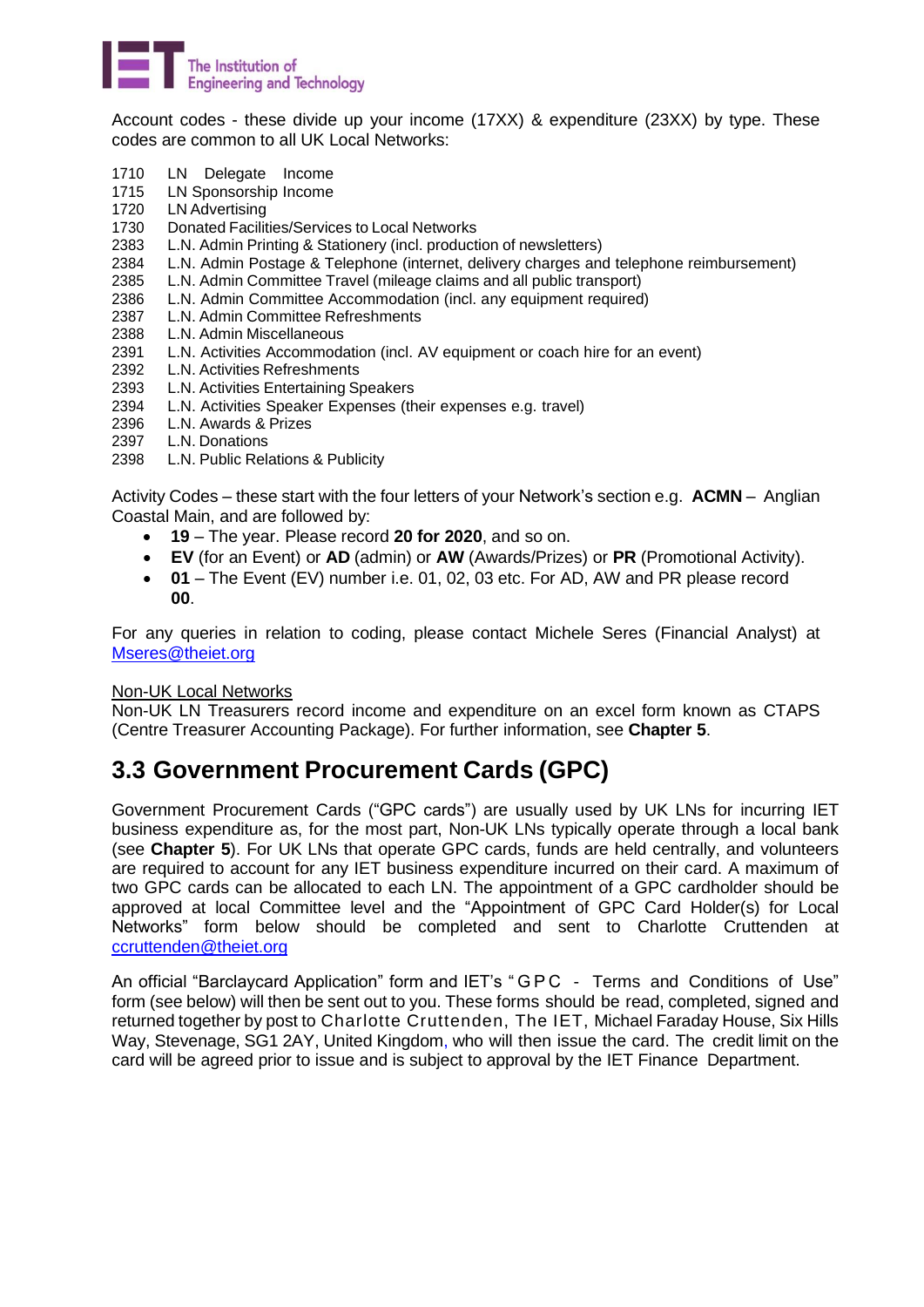

## Appointment of Card Holder(s)

At the meeting of the <u>same and the contract of the (Network name</u>) held on **All the meeting of the same** (Date), it was agreed that the following Committee Member(s) has/have been nominated as holder(s) of Government Procurement Card(s):

| Name | Position | E-Mail address | Name of the person being replaced, if<br>applicable. |
|------|----------|----------------|------------------------------------------------------|
|      |          |                |                                                      |
|      |          |                |                                                      |
|      |          |                |                                                      |

Signed on behalf of the Committee

Please print and sign. The contract of the CHAIRMAN

\_\_\_\_\_\_\_\_\_\_\_\_\_\_\_\_\_\_\_\_\_\_\_\_\_\_\_\_\_\_\_\_\_\_\_\_\_\_ Date\_\_\_\_\_\_\_\_\_\_\_\_\_\_\_\_\_\_\_\_\_\_\_\_\_\_\_ **SECRETARY** TREASURER (Delete as applicable)

ONCE AUTHORISED, PLEASE SEND THIS FORM TO: **ccruttenden@theiet.org**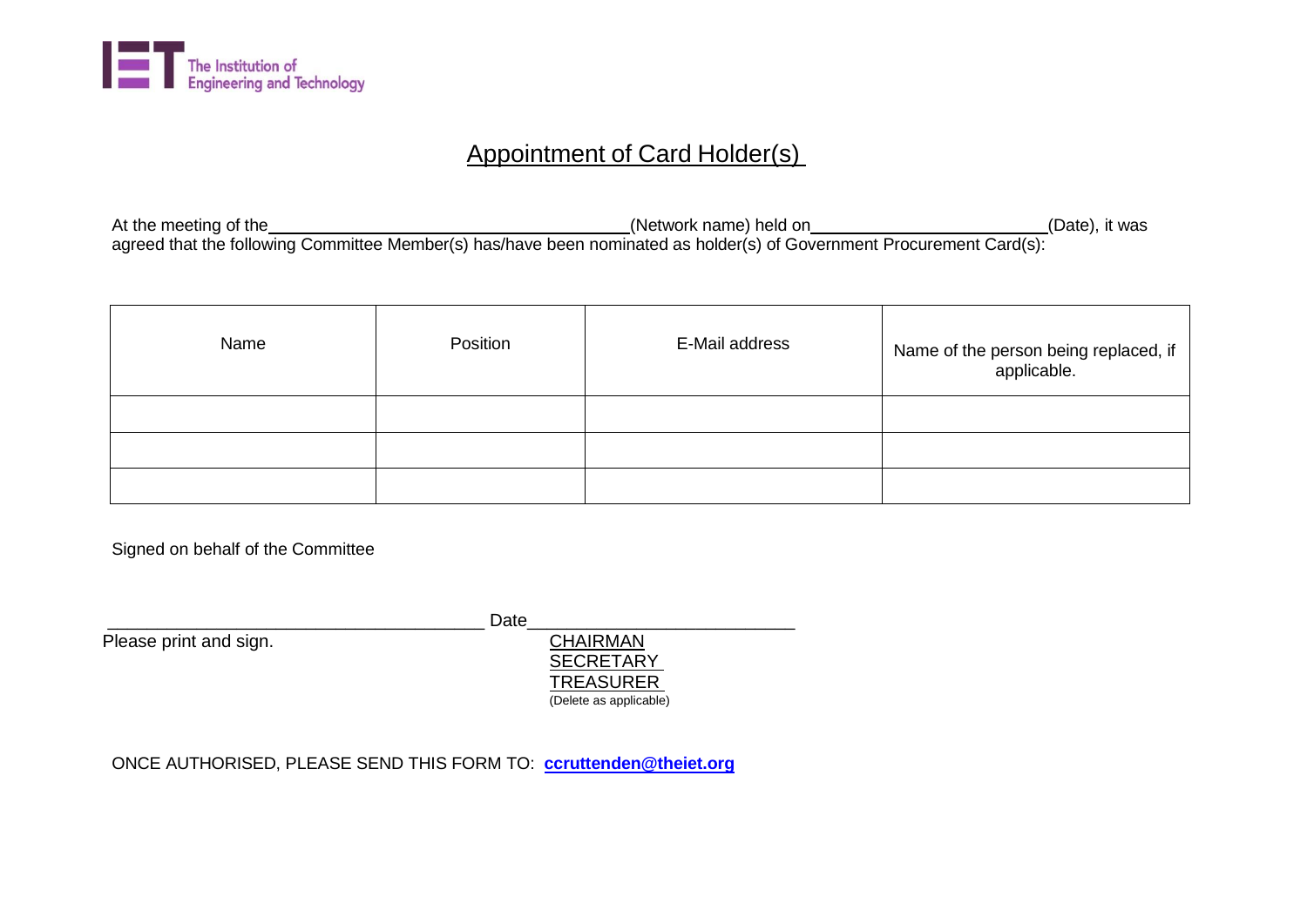

#### **Government Procurement Card – Terms and Conditions of Use**

- 1. The card is to be used only by the cardholder to whom it is issued when carrying out authorised business on behalf of The Institution of Engineering and Technology ("the IET"). Personal use is not permitted at any time.
- 2. Statements will be sent each month to both the individual cardholder and the Institution's Finance Department. Payment will be made directly to Barclays Bank each month by the IET.
- 3. On receipt of your GPC Card Statement from Barclaycard, please perform the following within 28 days of the date of your statement:
	- a) annotate your Barclaycard statement with the name of your Local Network and enough narrative detail (as necessary) regarding the nature of the expense for each line item;
	- b) attach the 'original receipts' which support the expenditure on your statement;
	- c) (for UK Local Networks only) annotate each line item on your Barclaycard statement with the relevant Account Code and Activity Code;
	- d) arrange for the Barclaycard statement to be authorised by a Local Network Authorised Signatory either via a date & signature on the manual statement or via an e-mail authorisation;
	- e) submit your annotated and authorised statement together with your original expense receipts to the following address: Finance Accounts Payable Department, The IET, Michael Faraday House, Six Hills Way, Stevenage, Hertfordshire, SG1 2AY. For non-UK Local Networks, the same documents may be scanned and submitted to IET Accounts Payable Department at [financeap@theiet.org](mailto:financeap@theiet.org) and original versions retained locally for reference and record keeping. Both UK and non-UK Local Networks should ensure that their Local Network Treasurer receives a copy of the authorised [statement](mailto:financeap@theiet.org) for [their](mailto:financeap@theiet.org) record.
- 4. Cardholders are to comply with the Barclays Bank Plc conditions of use as detailed on the Cardholder Application Form.
- 5. Each GPC is allocated a credit limit which will be notified to the cardholder, who will be responsible for ensuring it is not exceeded. Withdrawal of cash is not permitted within the GPC scheme.
- 6. The GPC is to be surrendered to the PA to the Director of Finance and Planning (Charlotte Cruttenden) ccruttenden@theiet.org upon giving notice of retiring from the Local Network Officer's post or at any [other](mailto:bsmart@theiet.org) time as required by the IET.
- 7. Cardholders are required to complete the following: I, [*Name of cardholder*], apply for a Government Procurement Card (GPC). I confirm that I have read and understood the above terms and conditions and the IET's 'Expenses Policy for Volunteers' and agree to be bound by them. If for any reason sums debited by me to my GPC account are not considered bona fide IET expenditure, I will immediately reimburse the IET in full. I will inform Barclaycard and the IET within 24 hours or as soon as possible if I become aware or have the suspicion that my card has been lost, stolen or used fraudulently. I will respond to any reasonable request for information.

Signed………………………………………… Date………………………………….

**Note: Please sign your card immediately upon receipt.**

#### **FURTHER TO THE 'APPOINTMENT OF GPC CARDHOLDERS' FORM (ABOVE), YOU WILL BE SENT THIS 'GPC - TERMS AND CONDITIONS OF USE' FORM TOGETHER WITH THE OFFICIAL 'BARCLAYCARD APPLICATION' FORM. PLEASE READ, COMPLETE, SIGN AND RETURN THESE FORMS BY**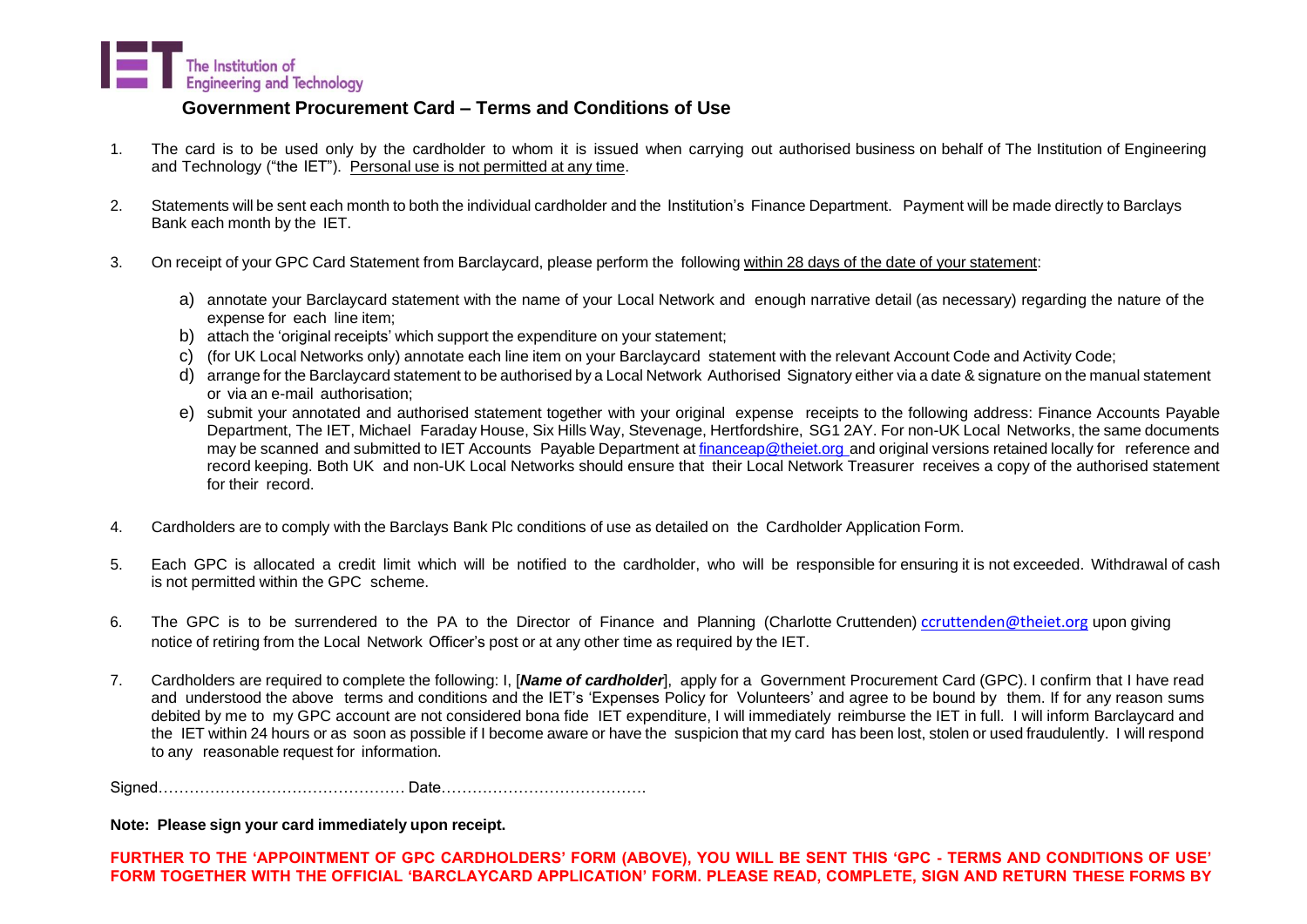

#### **POST TO CHARLOTTE CRUTTENDEN, THE IET, MICHAEL FARADAY HOUSE, SIX HILLS WAY, STEVENAGE, SG1 2AY, UNITED KINGDOM.**

## **3.4 Invoices from suppliers**

Where funds are held centrally (as with UK Local Networks – see Chapter 5), the Treasurer (or volunteer responsible) can set their supplier up on the IET's head office accounting system. Invoices should be submitted to the Local Network in the first instance for checking and authorisation by a Local Network authorised signatory. The invoice should then be submitted to the Finance Accounts Payable Department either in hard copy to Finance Accounts Payable Department, The IET, Michael Faraday House, Six Hills Way, Stevenage, Hertfordshire, SG1 2AY or in soft copy to [financeap@theiet.org](mailto:financeap@theiet.org)

Prior to authorisation and submission the authorised Local Network Signatory should check that:

- The invoice includes an Account Code and an Activity Code (as per Section 3.2 above); and
- The invoice for payment is in the name of 'The Institution of Engineering and Technology' (rather than in the name of an individual). The Local Network name can be listed too on the invoice provided 'The Institution of Engineering and Technology' name is listed.
- Please ensure that the invoice is as detailed as possible. For example, please state which refreshments have been purchased, rather than just stating that refreshments were ordered.

Where the supplier already exists in IET's head office accounting system records, the invoice will be processed through our head office workflow approval for payment. Where the supplier does not yet exist, a new supplier form will need to be completed. Please contact [financeap@theiet.org](mailto:financeap@theiet.org) for a copy of this form and further details.

Where funds are held locally, in an IET Local Network bank account (as with most Non-UK Local Networks), the Treasurer can arrange for the supplier to bill the Local Network directly (i.e. in the name of the IET Local Network and not in the name of an individual) and payment of the invoice can be settled locally.

## **3.5 Authorising expenditure**

#### **3.5.1 Set-up and Changes of authorised signatories**

A Local Network should identify a minimum of two designated authorised signatories within their own LN (this typically includes the Treasurer and the Chairman) for the purposes of approving expenditure (e.g. invoices, Barclaycard statements or expense claims).

The "Authorised Signatory Set-up & Changes" form further below should be completed on set-up or change of signatory and should be authorised by the Local Network Treasurer (or the Chairman where it is the Local Network Treasurer completing the form). Once approved, the form should be sent to [financeap@theiet.org](mailto:financeap@theiet.org) for central record keeping and reference by IET staff. The approval enables the Local Network Member to manually authorize the payment of invoices and business expense claims, on behalf of their Local Network only, with immediate effect. Submitted changes supersede all previous authorizations for that position.

If you are a designated authorised signatory for your Local Network, when approving/authorizing expenditure, please ensure the following:

- check that the expense claim adds up / is arithmetically accurate;
- check that the expense is in accordance with IET's 'Expenditure Policy for Volunteers', including that the nature of the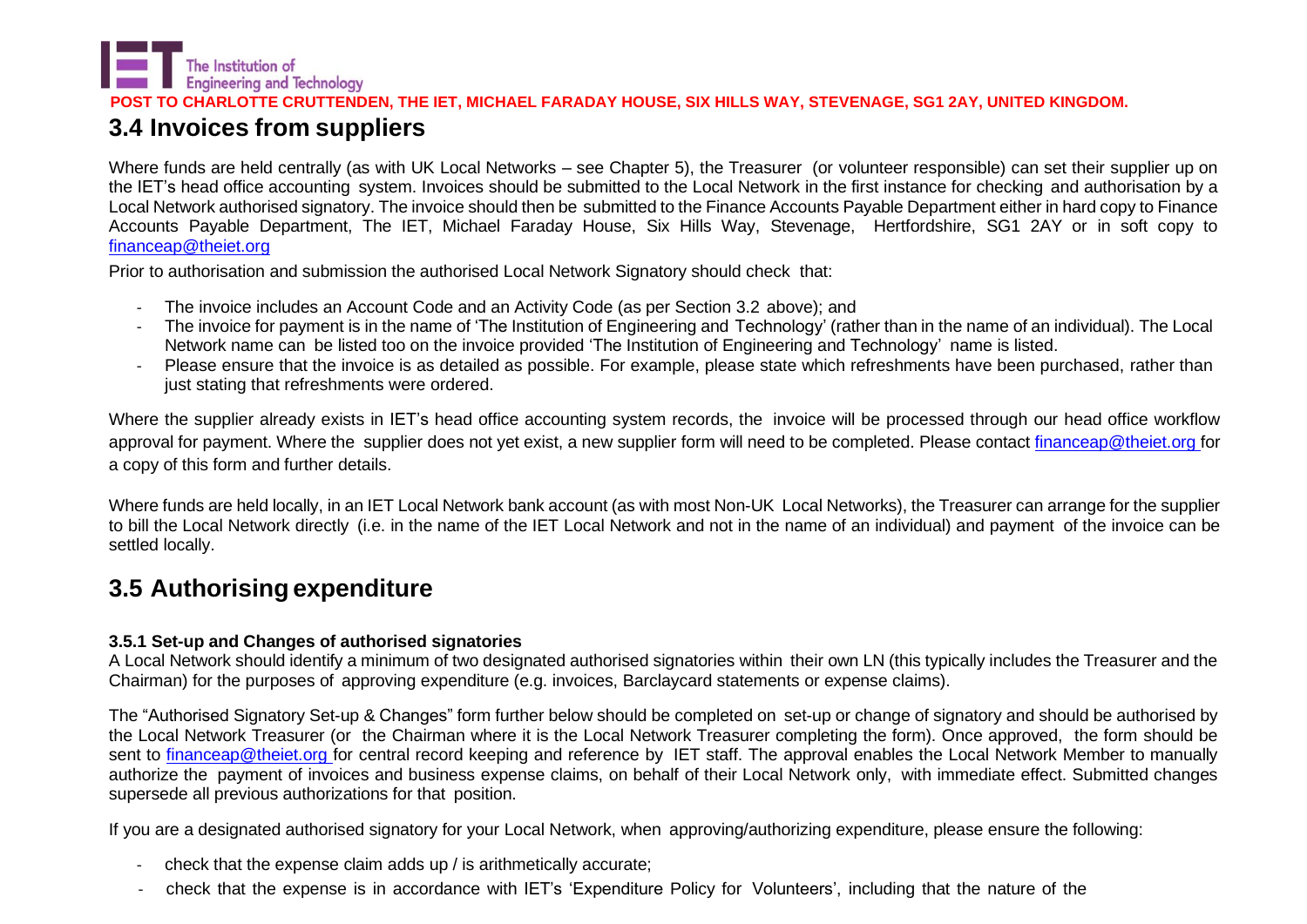

- check that the claim is appropriately supported by original receipts;
- check that the claim does not include any personal expenditure. If a receipt includes both IET business related expenditure and personal expenditure, the business expenditure element only should be highlighted for the purposes of the claim;
- check that the level of cost appears reasonable with reference to the nature of the expense;
- check that the expense claim does not contain any fixed allowances, as only expenditure incurred can be claimed; and
- check that you are happy that the goods / services have been received (where applicable).
- (for UK LNs ONLY) check that the expense claim, Barclaycard statement or invoice that you are authorizing includes appropriate Account Codes and Activity Codes.

Also, note that no individual should be approving / authorizing their own expenses.

#### **3.5.2 Allowable expenditure**

Please refer to the 'Expenses Policy for [Volunteers'](https://www.theiet.org/volunteers/active/how-iet-works/expenses.cfm) in the first instance for consideration of allowable expenditure. Supplementary guidance to this is listed below:

#### Annual Dinners

Annual Dinners are a great way of interacting with the engineering community and can provide individuals and companies with valuable networking opportunities. If a Network wants to host an Engineering Dinner, in the first instance they must discuss the proposal with their Community Manager to understand and assess whether it is a viable option.

Engineering Dinners are large scale events and require a lot of time from volunteers involved. If a Network wants IET staff support to help deliver the event, then they must follow guidelines to ensure it's a professional networking event.

The IET will not provide support for any social events as it goes against the IET's charitable remit. In this instance, the event would need to be managed through the Network's social account and must be self-funded – budget must not be spent to support this event.

#### *What makes a Community Annual Dinner a social event?*

- The event consists of a dinner only
- If entertainment of any sort is included (comedian, magician etc.)
- Networking opportunities are not included as part of the event
- The dinner does not host an engineering talk

*What should I be doing to make my Community Annual Dinner a Professional Networking event?*

- Ensure the evening includes plenty of networking opportunities
- Include an interesting talk on an engineering topic impacting society
- Invite sponsors and exhibitors to partake in the event
- Promote IET products and services through a dedicated IET stand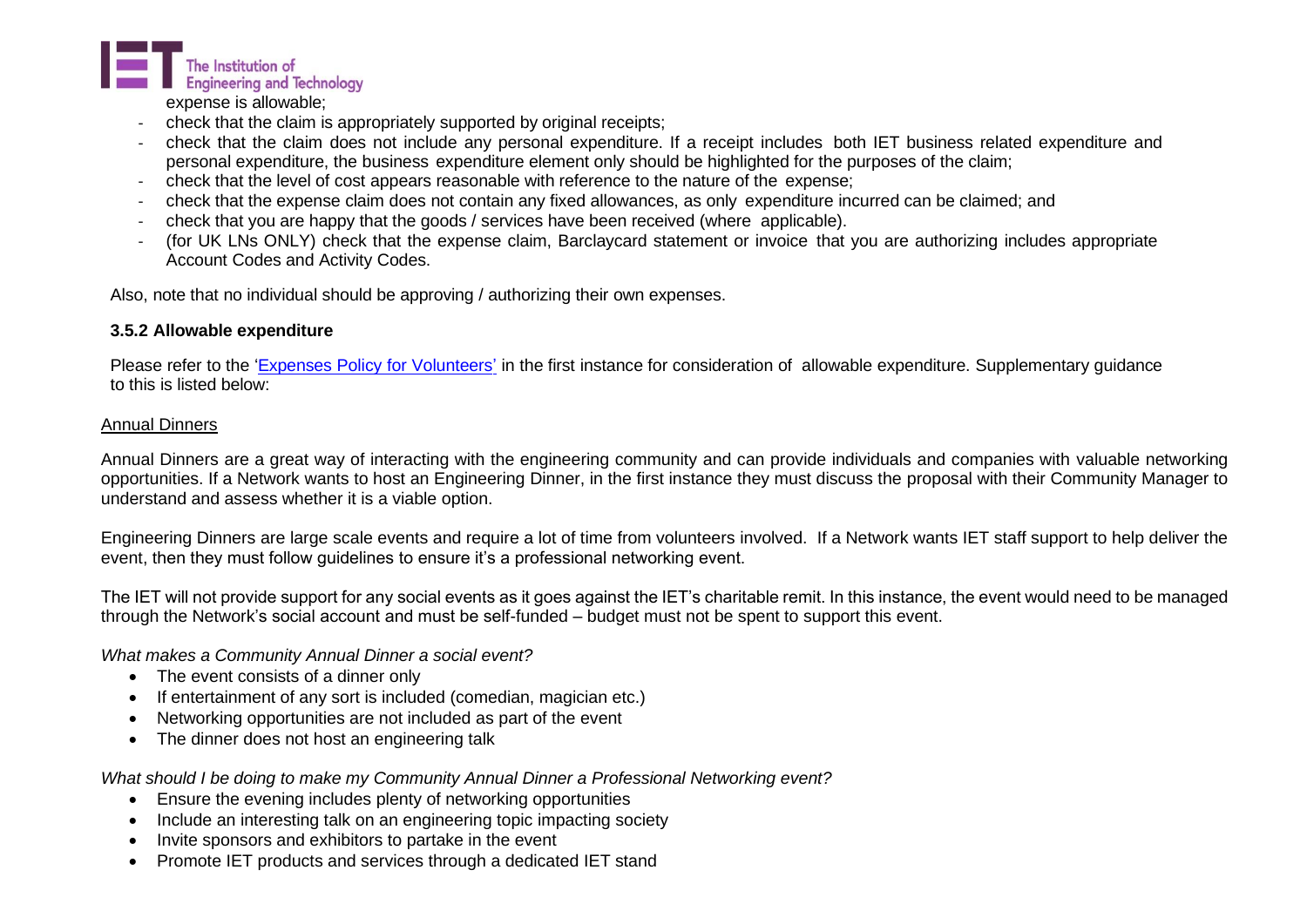

If you have any queries regarding Annual Dinners, please contact your Community Manager.

#### Expenses and payment for members

Under the terms of the IET constitution, members cannot receive any remuneration or other personal financial advantage from their membership. Likewise, the Charities Act makes clear that any private benefits gained from a charity must be incidental which means they are a necessary by - product of carrying out the charity's aims.

#### Payments to individuals

Any proposed payments to individuals and proposed employment contracts must be included in the LN plan and can only be made if approved by t[he Communities](http://mycommunity.theiet.org/blogs/751/1807) Resourcing [Committee](http://mycommunity.theiet.org/blogs/751/1807) OR one of the five regional **Communities** 

Committees AND the IET Human Resources Department. Children must not be employed in any circumstances. It is IET policy that no Trustee or any member of a committee or Board of the IET is to be employed or paid except under exceptional circumstances agreed in advance with the IET Human Resources Department and IET Finance Department. If payment is agreed outside the UK, LN volunteers must also comply with local laws.

#### Official quests

The cost of an official guest at an LN Prestige Dinner or essential attendance at a dinner for the purpose of entertaining official guests can be funded if there is a clear benefit to the IET. These costs must be declared in the main activity programme sheet of an LN's budget plan.

#### Social activity

Social activity falls outside the IET's aims and objectives as set out in the IET's Royal Charter and Bye Laws and no expenditure in connection with organizing and running social functions can be supported by charitable funds. However, it is recognized that there is a value to social activity and LNs can undertake activity of this kind if it is entirely financially self-supporting. To deal with activities of this kind, a 'Friends of the IET' or 'IET social funds' bank account can be opened to deal with all income and expenditure associated with all social activity planned by the LN. Money should under no circumstances be moved between the main Local Network account and this 'Friends'/'Social' account. An account of this nature should not be treated as a savings account and any funds accumulated should be used to enable the LN to subsidize future social activity.

#### Speakers

Speaker fees should not be funded with IET money. Committee members can entertain speakers at a meal after the lecture. If there is one speaker then two members can be reimbursed for accompanying them, if there are two speakers then three members can accompany etc.

Speakers can be thanked for their contribution with a gift of IET branded items, but it is not possible to give them an ex-gratia payment, honorarium or other kind of gift (including in lieu of claiming expenses) as a 'thank-you', without prior approval from the CRC/CC AND IET Finance Department.

#### Refreshments

Refreshments at LN activities and committee meetings should be light, for example: tea, coffee and biscuits, or soft drinks and snacks. The cost of refreshments should be a small proportion of the total cost of that activity. The cost of holding a dinner/reception (except for Annual Dinners that meet the criteria for Professional Networking events – see Section 3.5.2 'Annual Dinners') must be completely funded through sponsorship and/or be self-funded by the delegates. Where dinners/receptions include funding through sponsorship (see Section 2.3), the LN and the sponsor will need to agree and be clear on how the funds are to be used and whether such funds are supporting 'charitable activity', where funds flow through an IET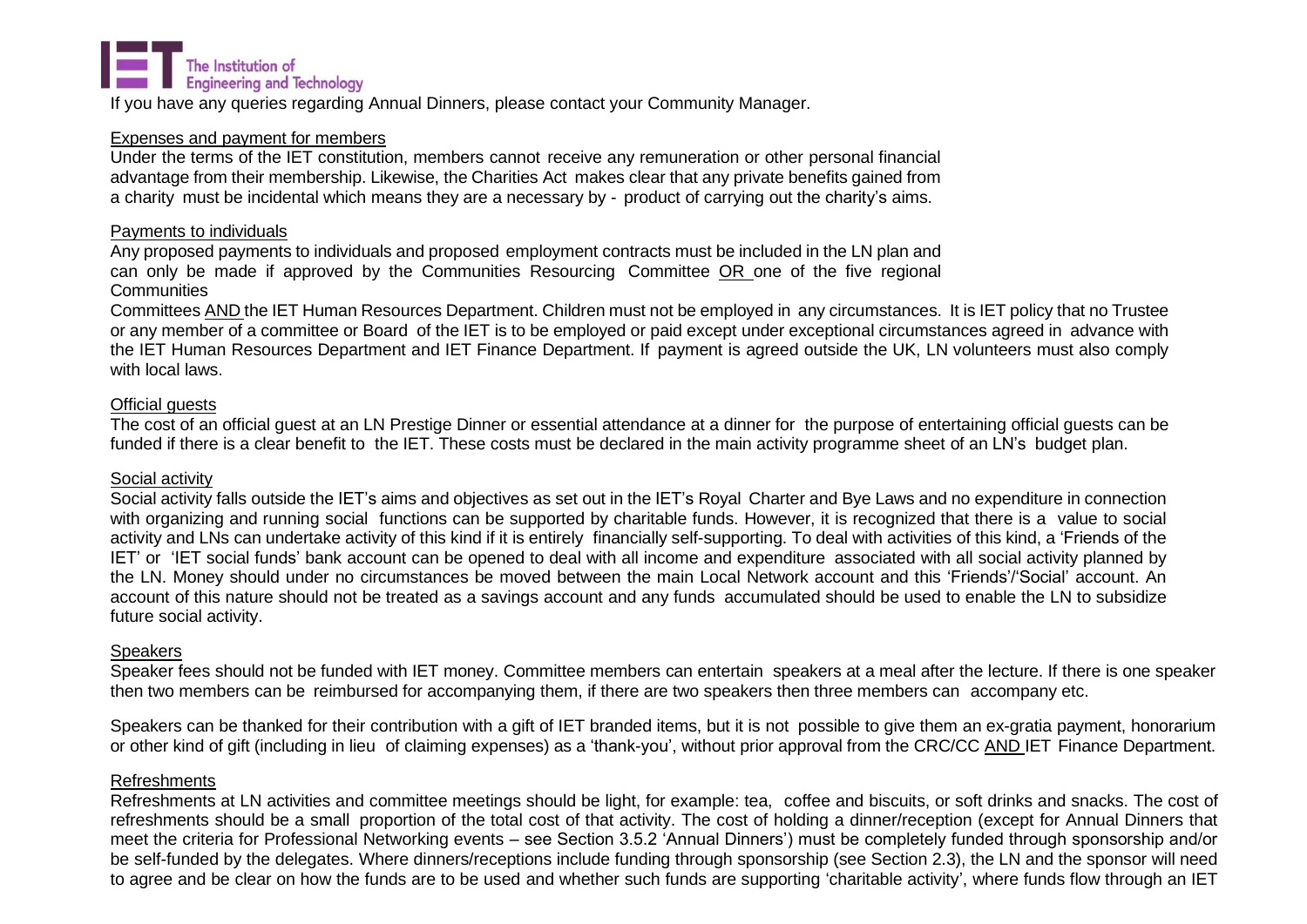

bank account, or 'social activity', where funds do not flow through an IET bank account. Local tax law will also need to be considered (see Section 2.3.7).

The cost of alcohol and any related service charge (e.g. as part of a dinner, drinks reception, post-lecture event or otherwise) is not a cost that falls within the IET's charitable remit and is therefore not an allowable or eligible expense (except as specified in the Volunteer Expenses and Travel Policy).

#### Telephone and internet costs

Claims can be made for the cost of telephone calls and Voice over Internet Protocol (VoIP) services (e.g. Skype) incurred wholly, exclusively and necessarily during IET business, but should be accompanied by a copy of itemized bills with IET related entries highlighted. The IET will not reimburse internet costs on a percentage of use basis or reimburse or subsidize broadband rental or connection charges. Third party software and services are not fundable unless they've been given approval by the relevant Communities Committee.

#### Annual General Meeting

It is not a legal requirement for communities to hold an AGMs (unless it is a requirement by law in a country), but if a community does wish to hold one it should be combined with a charitable event to make it cost neutral. If an AGM is held in conjunction with a dinner, the cost of the dinner is not recoverable from IET funds as it is not a charitable event.

#### **Gifts**

IET branded items, gifts, prizes, or awards of low value (no more than GBP 50) presented to speakers, volunteers, delegates, staff, guests, or any other body in relation to any IET charitable activity or social activity can only be purchased with IET funds with prior approval from the Community Manager AND the CRC/CC. **Please note that vouchers are not permitted as they have a cash value**.

#### Sponsoring or grant funding third party events/activities

LNs can provide financial support for events and activities arranged by other organisations if they can demonstrate that such monies are spent in accordance with IET's charitable objectives.

Such proposed activity must be declared and detailed in the LN's budget plan. It should be made clear whether the financial support is a funding grant (i.e. a grant which is simply furthering the charitable objectives of the IET) or sponsorship (i.e. where the LN is receiving tangible benefit in return).

Payments must be to a named Institution, not an individual and the integrity of the IET brand must always be upheld.

It may be necessary to put a formal contract/agreement in place for such an arrangement; to seek advice on this or for more information on sponsoring / funding third party events and activities, please contact your Community Manager.

#### Donations to charities

LNs can make donations to charities if the organisation shares the IET's charitable aims and objectives, for more information please contact your Community Manager.

#### Activity in UK schools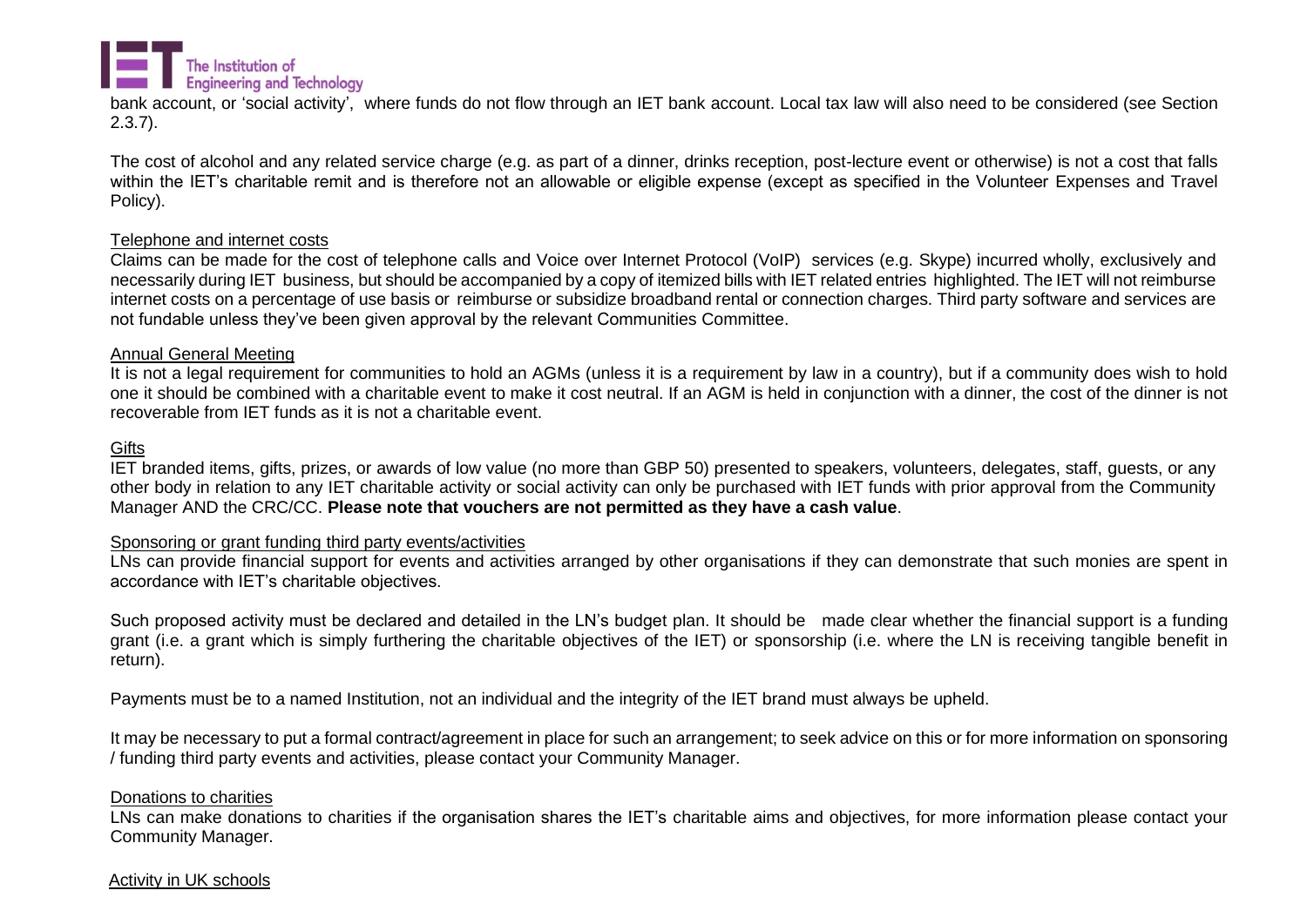

One of the primary objectives of the IET is to encourage young people to choose science, technology, engineering and math's (STEM) subjects at school, college and university and engineering as a career. LNs can play a significant part in helping to achieve this aim.

For activities that are not curriculum based or exclusively targeted at school children but are likely to attract parents and members of the public as well, for example children's Christmas lectures, LNs should include this in the main plan and funding will be awarded in the normal way from the CRC or CCs.

The funding for projects and activities that are curriculum based and involve UK school students aged 5 to 19, and their teachers, is administered by the IET Education 5-19 department. The scheme offers up to £5,000 per project and applications are welcomed from any organisation able to develop and deliver inspirational engineering and technology related educational activities to this audience; however, they must have the support and endorsement of the Local Network in the area where they propose to work.

LNs are also able to put forward a proposal and apply for this funding directly as well. An application will be considered on its merits and the capability of the provider to deliver an impactful programme of activities that meet the objectives of the IET and the needs of the students and teachers. LNs should also refer to the IET's Policy on 'Safeguarding children and vulnerable adults.

At present there is one round of applications per year, taking place in the Spring. This will consider applications for projects taking place between May and April. For more information, an application form and detailed criteria, please contact [ieteducation@theiet.org](mailto:ieteducation@theiet.org)

There is more information about the work of the Education 5-19 team and UK Schools Liaison Officers on the website, and if you are in any doubt about how to categorize activity that you are planning, please contact a member of staff.

Personal Protective Equipment can either be supplied directly from suppliers or can be paid to the venue who will procure the PPE

#### Schools activity outside the UK

LNs outside the UK should include the cost of any schools' activity in the main plan as separate funding is not available outside the UK.

#### Prizes and awards

.

Offering prizes at local educational establishments and holding competitions for students and young professionals can raise the profile of the IET to students and academic staff, help LNs build local partnerships with academia, and encourage young professionals to become involved with the LN and the IET. For more information about the different types of awards (including Present Around the World competitions) and the prizes that LNs can offer, including the total prize fund that should be made available in each case, please go to the [Volunteer Gateway.](http://www.theiet.org/volunteers/resources/awards-prizes/) See also 'Gifts' section above.

For UK and non-UK Local Networks, the 'Awards and Prizes form' can be found further below.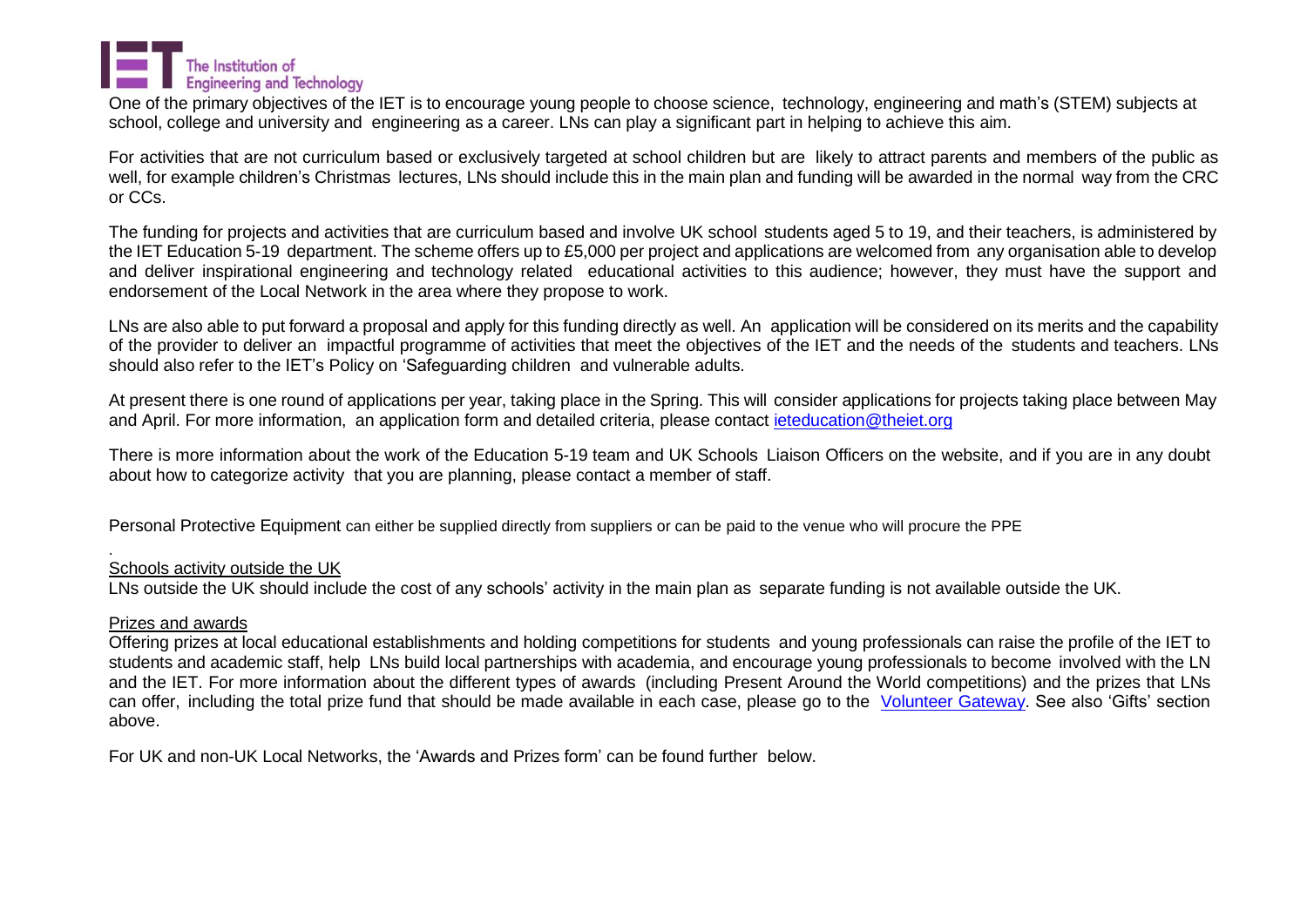

## **AUTHORISED SIGNATORY SET-UP & CHANGES FORM (LOCAL NETWORKS)**

#### **Use of form**

To set-up and change authorizers for the payment of invoices and business expense claims within a local network.

| <b>Local Network Name</b><br>(BLOCK LETTERS) | <b>Position (Chairman,</b><br>Treasurer etc.)<br>(BLOCK LETTERS) | <b>Full Name</b><br>(BLOCK LETTERS) | <b>Specimen Signature</b> | <b>Authorised to</b><br>sign<br><b>Invoices &amp;</b><br><b>Expenses</b> | <b>Signatory Limit</b>       |
|----------------------------------------------|------------------------------------------------------------------|-------------------------------------|---------------------------|--------------------------------------------------------------------------|------------------------------|
|                                              |                                                                  |                                     |                           |                                                                          | GBP 2,000 (or<br>equivalent) |

| Approved by: Signature Approved | <b>Full Name (BLOCK LETTERS)</b> | <b>Date</b> |
|---------------------------------|----------------------------------|-------------|
|                                 |                                  |             |

**ONCE APPROVED, PLEASE SEND THIS FORM TO: [financeap@theiet.org](mailto:financeap@theiet.org)**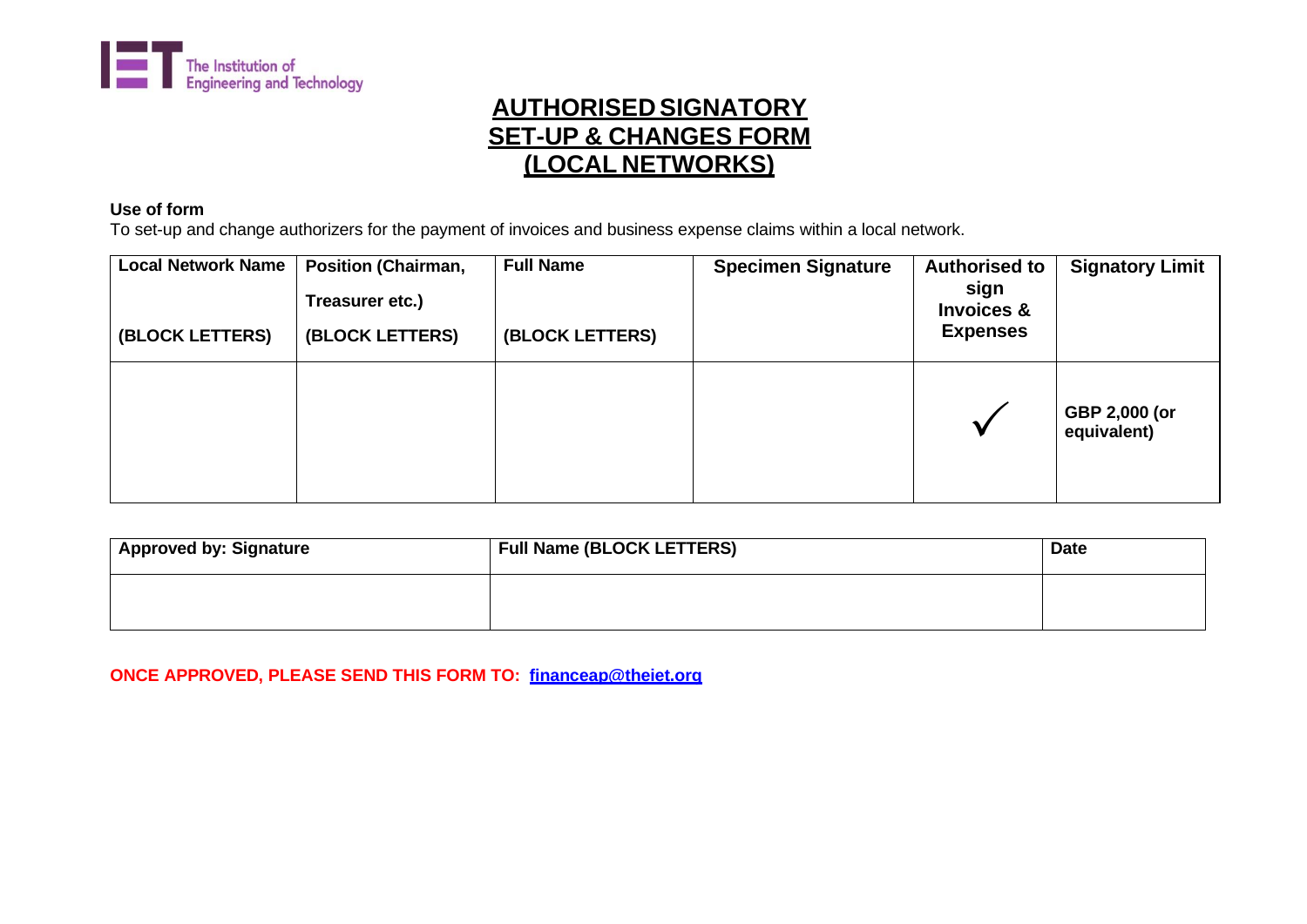

## **Awards and Prizes Form**

**The Institution of Engineering and Technology**

Michael Faraday House Six Hills Way Stevenage Herts. SG1 2AY

> 01438 313311 01438 313311 [www.theiet.org](http://www.theiet.org/)

**Once fully completed, please send this form to Accounts Payable, Finance Department. Email: [financeap@theiet.org](mailto:financeap@theiet.org)**

| This is to certify that                                                                                                                                                  |               |                                     |                                 |  |
|--------------------------------------------------------------------------------------------------------------------------------------------------------------------------|---------------|-------------------------------------|---------------------------------|--|
| has been awarded the sum of £                                                                                                                                            |               | on                                  | (date of ceremony)              |  |
| In relation to:                                                                                                                                                          |               |                                     | (name of award)                 |  |
| At the following educational<br>establishment:                                                                                                                           |               |                                     | (place of study)                |  |
| Signed                                                                                                                                                                   |               | <b>AUTHORISING OFFICER</b>          |                                 |  |
|                                                                                                                                                                          | (On behalf of |                                     | Local Network)                  |  |
| <b>Print Name</b>                                                                                                                                                        |               |                                     |                                 |  |
| Name:<br><b>Address</b>                                                                                                                                                  |               |                                     | To be completed<br>by recipient |  |
| <b>Town</b><br><b>County</b><br><b>Postcode</b><br><b>Member No.</b><br><b>Email</b><br><b>Bank account details</b><br><b>Bank name</b><br><b>Bank address (in full)</b> |               |                                     |                                 |  |
| <b>Bank Account Name</b><br><b>Bank Sort code (UK only)</b><br><b>Bank Account Number</b><br><b>Swift Code (non-UK only)</b><br><b>IBAN (Europe only)</b>                |               | Payment will be notified separately |                                 |  |
|                                                                                                                                                                          |               |                                     |                                 |  |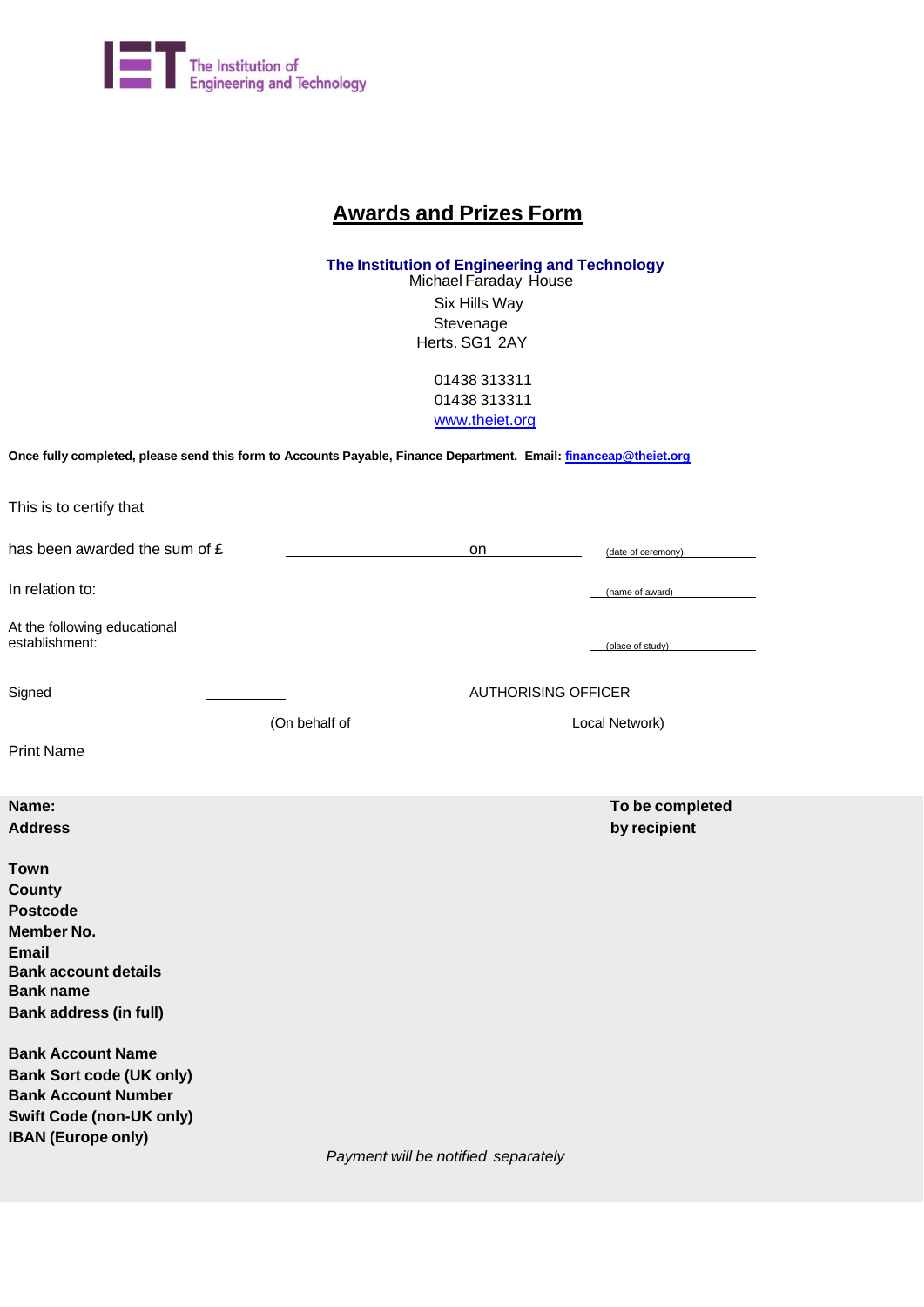

## <span id="page-22-0"></span>**CHAPTER 4: CAPITAL ASSETS**

## **4.1 Overview**

This Chapter covers the following:

- Section 4.2 Definition of a Capital Asset
- Section 4.3 Recording Capital Asset Movements
- Section 4.4 Capital Asset Purchases
- Section 4.5 Capital Asset Disposals<br>• Section 4.6 Capital Asset Stewardsh
- Section 4.6 Capital Asset Stewardship
- Section 4.7 Donated Assets

## **4.2 Definition of a Capital Asset**

A capital (or 'fixed') asset (whether purchased or gifted to the IET) is a valuable tangible or intangible asset which will be used by the organisation for a period of more than the current year. Any queries on these Capital Assets should be directed to [communitiesfinance@theiet.org](mailto:communitiesfinance@theiet.org)

Those volunteers who handle IET data as part of their role will also need to complete an updated data protection training module that relates to the EU [General Data Protection](https://www.theiet.org/volunteers/active/how-iet-works/gdpr-volunteers.cfm)  [Regulations.](https://www.theiet.org/volunteers/active/how-iet-works/gdpr-volunteers.cfm) Further information can be viewed on the IET Volunteer Gateway <https://www.theiet.org/volunteers/active/training/online.cfm>

## **4.3 Recording Capital Asset Movements**

An assets log of capital asset movements across the world is maintained by the Communities Team. It is a requirement that the whereabouts of all IET capital assets held are recorded. It is therefore essential to let the Communities team know when:

- o new assets are acquired or disposed of;
- o capital assets are transferred from one owner to another owner; and
- o capital assets are transferred from one location to another location.

LN Treasurers should perform a physical verification of assets held by their LN members on at least an annual basis to verify the existence and location of each asset and that it is in a usable condition. Results of such inspections should be reported to the Communities Team at [communitiesfinance@theiet.org](mailto:communitiesfinance@theiet.org)

## **4.4 Capital Asset Purchases**

The purchase of capital assets can be budgeted for each year as part of the Annual Local Network Plan where GBP 100 (or equivalent) or less in value. No asset should normally be purchased via a finance lease/hire purchase agreement. Maintenance of capital assets is the responsibility of the Local Network. Where the purchase of a capital asset is greater than GBP 100 and therefore required outside of a Local Network's Annual Budget, a separate purchase request form should be completed and submitted (reference Appendix A below) to the Communities Team at communitiesfinance@theiet.org who will then forward it to the Secretary of the relevant Community Committee ("CC") for approval.

Where the budget is approved, purchases will be effectively funded from a Central Communities Budget (reference F331014). Funds may be transferred to the Local Network bank account so that the expenditure can then be approved via the usual route.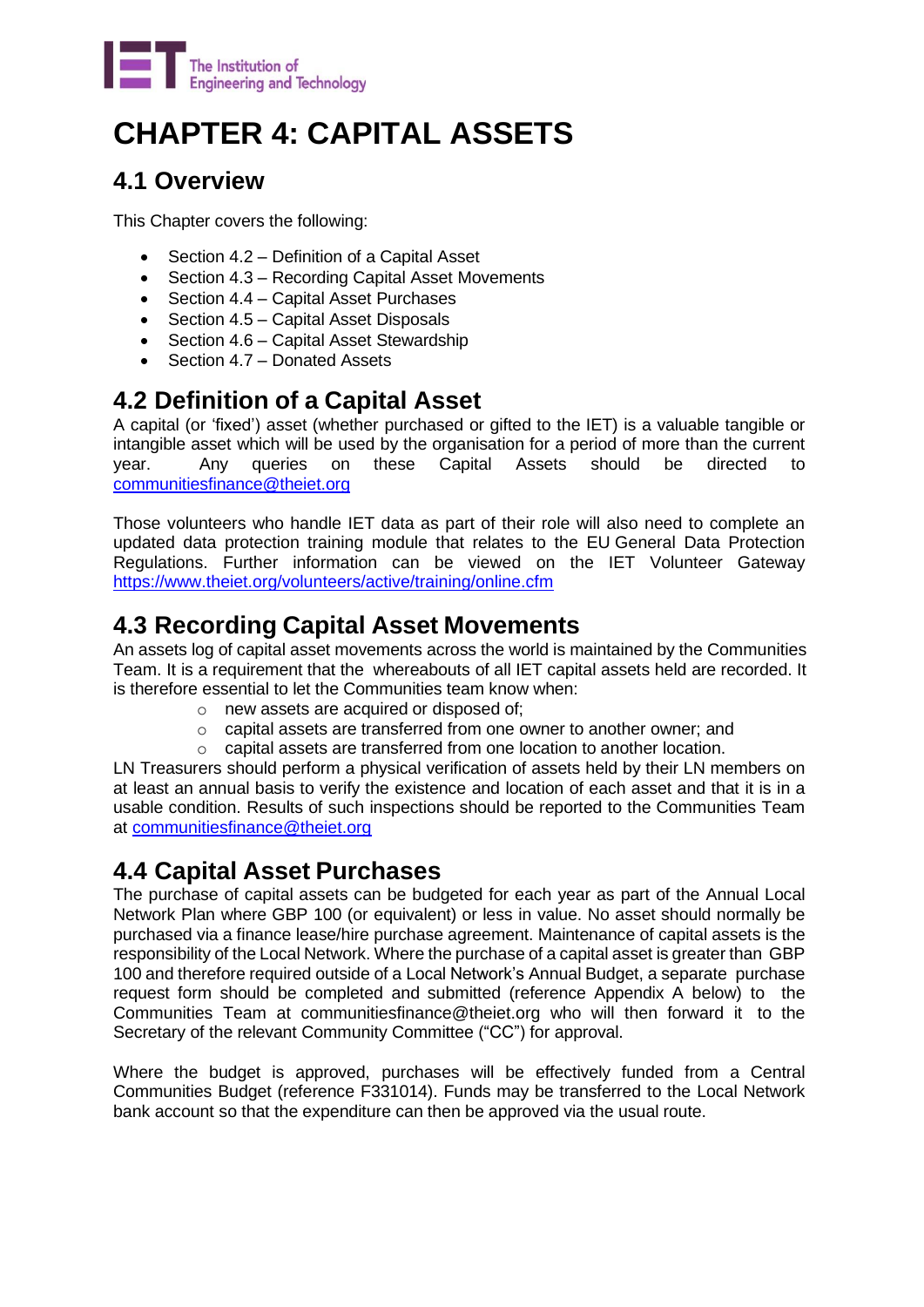

*For IET staff reference: Local Network Assets between GBP 100 and GBP 2,500 in value should be coded to work order F331014 and account code 2482. Local Network Assets of GBP 2,500 or greater should be coded to work order F331014 and account code 5999.*

## **4.5 Capital Asset Disposals**

Assets may require disposal for a variety of reasons, including disrepair, disuse or replacement. Local Networks are expected to actively consider disposal of assets which no longer provide operational value to the organisation. Local Networks should also have due regard to and comply with any local legislation in respect of the disposal of capital assets. Any loss/theft of an asset should be reported immediately to the IET Community Team Authority for disposal should be obtained using the Asset Disposal form (reference Appendix B below).

## **4.6 Stewardship**

Please ensure that all property is always properly secured and not left in vehicles unattended or overnight.

## **4.7 Donated assets**

If any donated assets are offered by third parties, these should be reported to the IET Community team, prior to acceptance.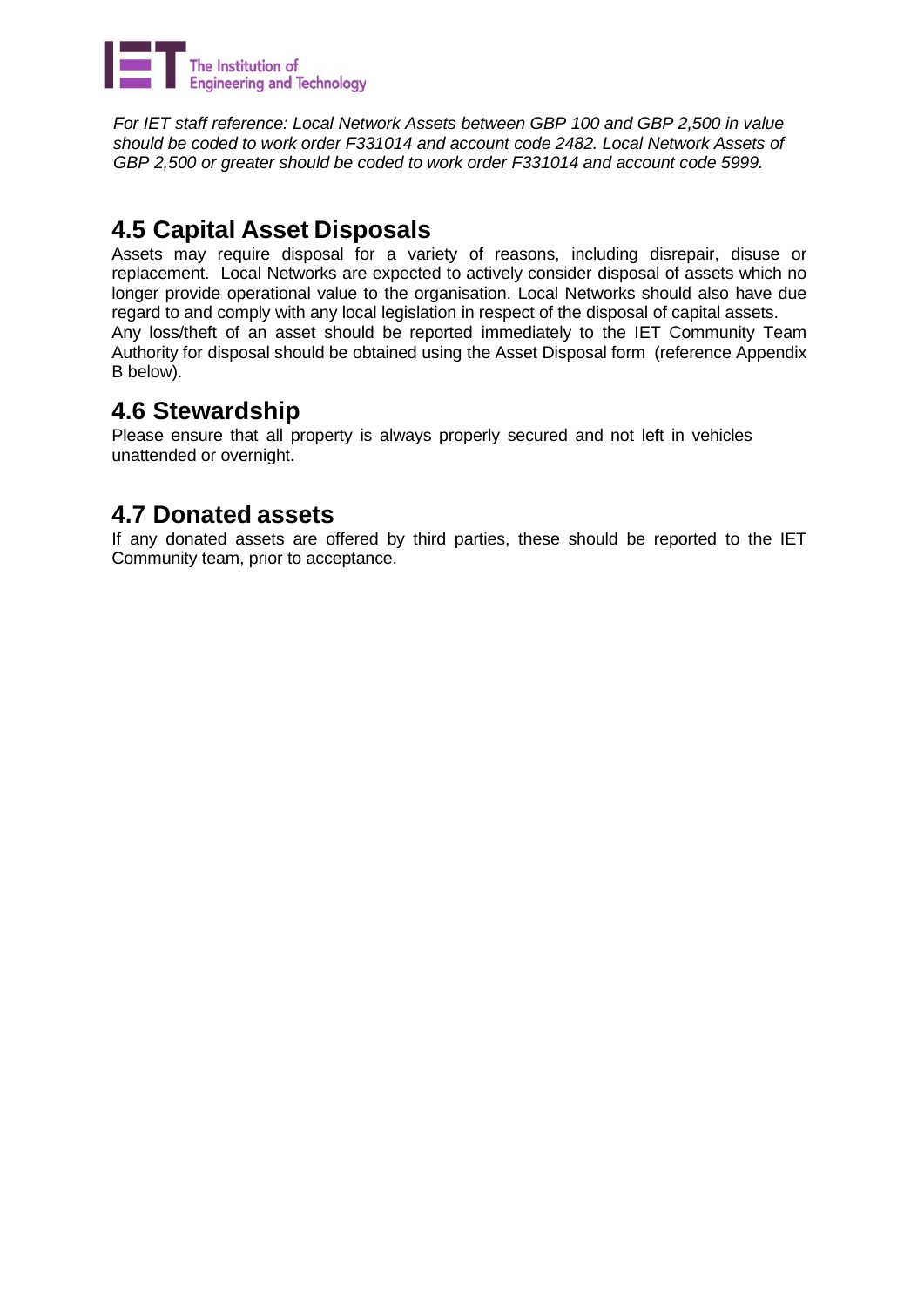

#### Appendix A: Capital Purchase Request

| Local Network name:                                                                     |  |
|-----------------------------------------------------------------------------------------|--|
| Requestor name:                                                                         |  |
| Description of item:                                                                    |  |
| Quantity required:                                                                      |  |
| Cost of item (net of VAT/GST):                                                          |  |
| Cost of item (including VAT/GST):                                                       |  |
| Expected month and year of first use:                                                   |  |
| Reason required:                                                                        |  |
| Confirm quotations from 3 separate suppliers<br>are attached (if purchase > GBP 1,000): |  |
| Other comments:                                                                         |  |
| Local Network Treasurer name:                                                           |  |
| Local Network Treasurer signature approval:                                             |  |

**Please now submit form to the IET Communities Team -** [communitiesfinance@theiet.org](mailto:communitiesfinance@theiet.org)

| <b>INTERNAL USE ONLY</b>                                                                              | Name | Signature |
|-------------------------------------------------------------------------------------------------------|------|-----------|
| Community Committee Representative approval:                                                          |      |           |
| Insurance coordinators approval (if applicable):                                                      |      |           |
| <b>IET Finance and Planning Director approval</b><br>(where item $>$ GBP 2,500 and not related to IT) |      |           |
| <b>IT Director approval</b><br>(where item $>$ GBP 2,500 and related to IT)                           |      |           |
| Fixed Asset Register (FAR) number issued<br>(IET Head office finance use only):                       |      |           |
| Journal reference<br>(IET Head office finance use only):                                              |      |           |

<span id="page-24-0"></span>Per IET's Policy for Purchasing Goods and Services, for all intended purchases over GBP 1,000 (or equivalent) quotes from three separate suppliers should be obtained wherever possible.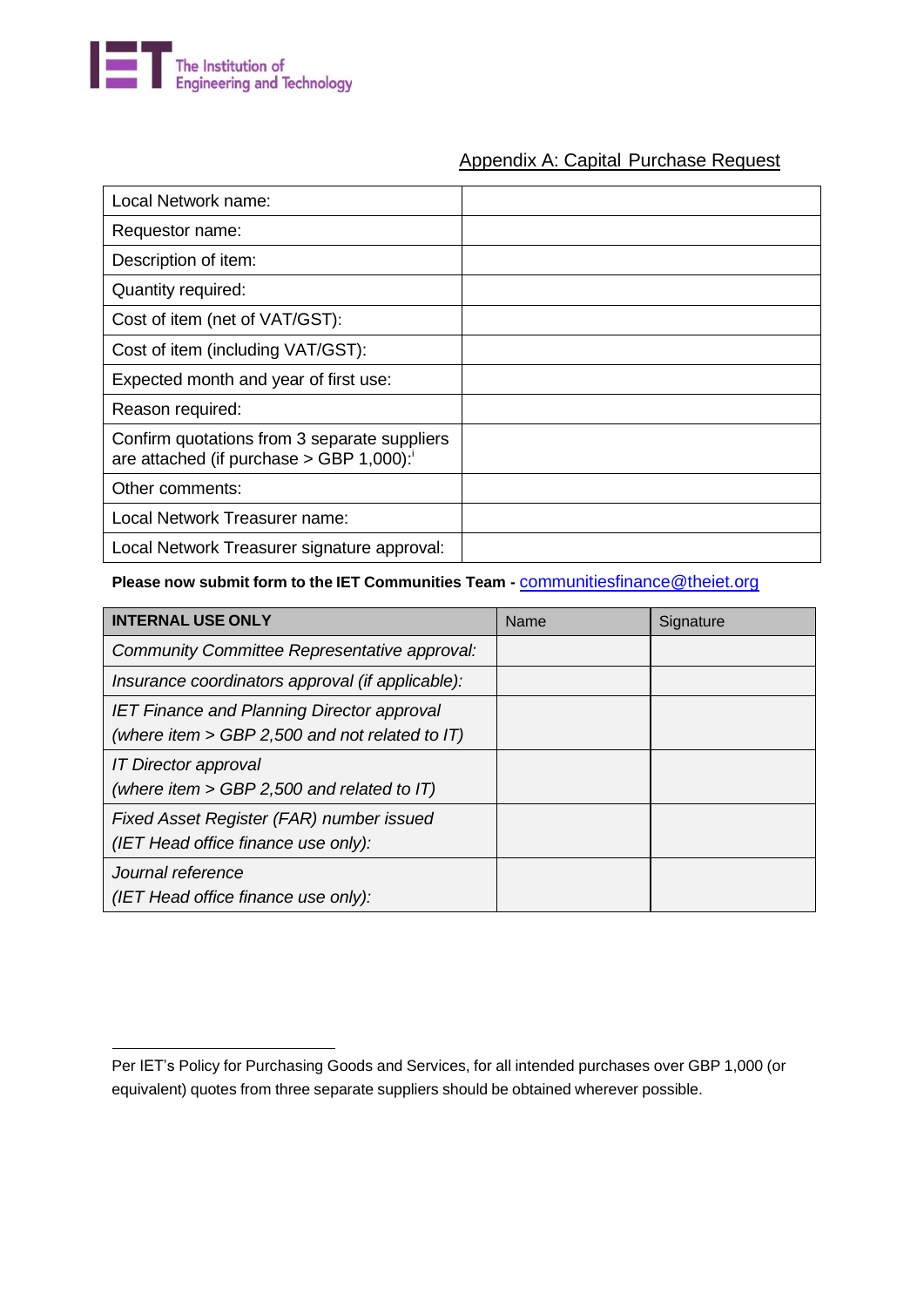

#### Appendix B: Asset Disposal Request

| Local Network name:                                                                                    |  |
|--------------------------------------------------------------------------------------------------------|--|
| Requestor name:                                                                                        |  |
| Description of item:                                                                                   |  |
| Quantity:                                                                                              |  |
| Original cost of item (net of VAT/GST):                                                                |  |
| Original cost of item (including VAT/GST):                                                             |  |
| Date first acquired:                                                                                   |  |
| Reason for disposal:                                                                                   |  |
| Proposed disposal method (e.g. waste<br>disposal/recycling bin, destruction, specialist<br>disposal):  |  |
| Fixed Asset Register (FAR) number, where<br>original cost including VAT/GST is GBP<br>2,500 or greater |  |
| Other comments:                                                                                        |  |
| Local Network Treasurer name:                                                                          |  |
| Local Network Treasurer signature<br>approval <sup>1</sup> :                                           |  |

#### **Please now submit form to the IET Communities Team at [communitiesfinance@theiet.org](mailto:communitiesfinance@theiet.org)**

| <b>INTERNAL USE ONLY</b>                                   | Name | Signature |
|------------------------------------------------------------|------|-----------|
| Community Committee Representative approval:               |      |           |
| Insurance coordinators approval (if applicable):           |      |           |
| Head of Department approval (item is GBP 4,000<br>or less) |      |           |
| Director approval (item is GBP 10,000 or less)             |      |           |
| CES approval (item is GBP 100,000 or less)                 |      |           |
| BoT approval (item is greater than GBP 100,000)            |      |           |
| Journal reference<br>$(IET$ Head office finance use only): |      |           |

<span id="page-25-0"></span> $<sup>1</sup>$  In approving the asset disposal request, the Local Network Treasurer confirms that the asset no</sup> longer provides operational value to the IET and that a safe and legal disposal method has been identified to achieve best value for the IET.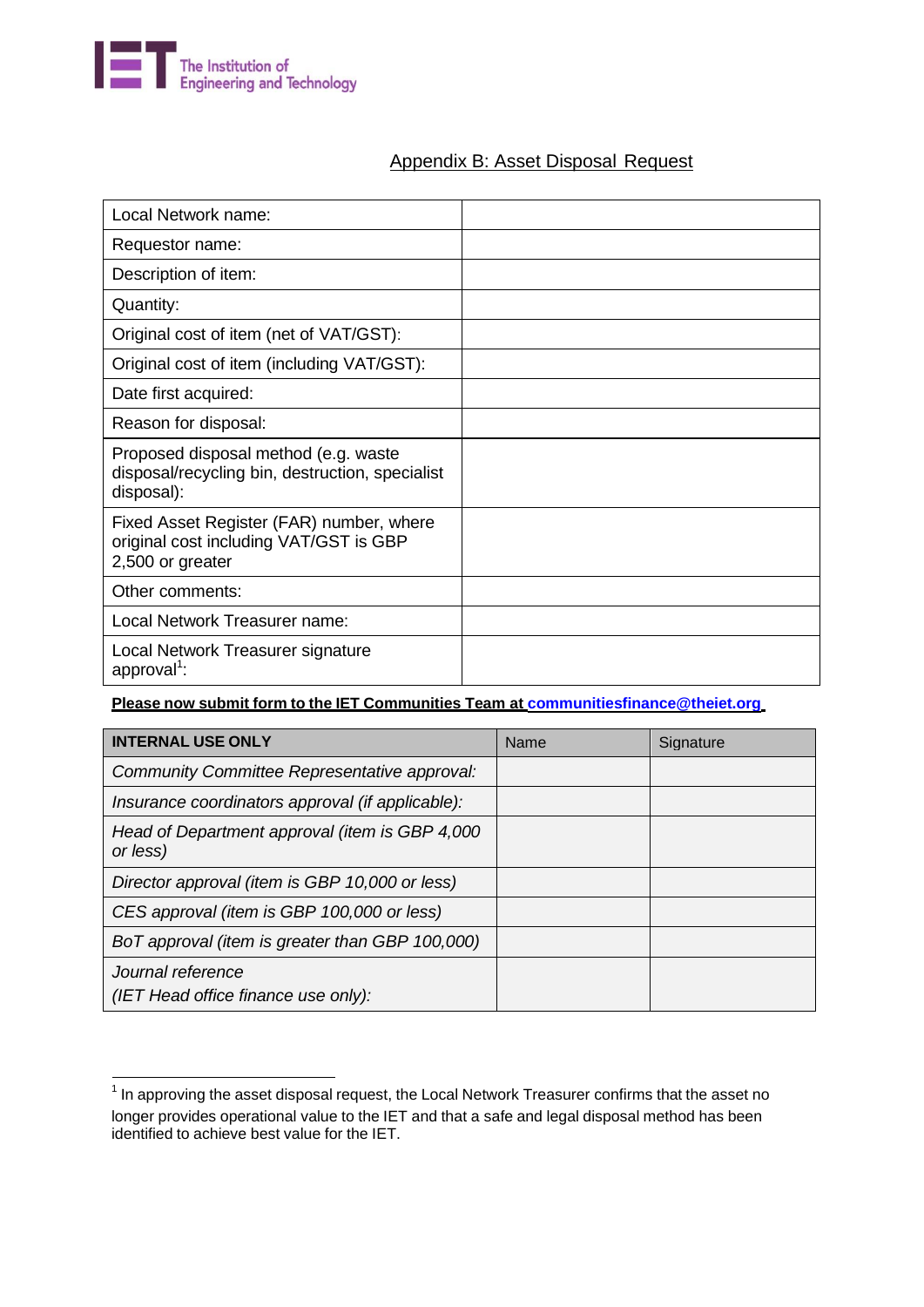

## <span id="page-26-0"></span>**CHAPTER 5: FINANCIAL MANAGEMENT**

## **5.1 Overview**

This Chapter covers the following:<br>• Section 5.2 – Guidance for

- Section 5.2 Guidance for UK Local Networks
- Section 5.3 Guidance for Non-UK Local Networks
- Section 5.4 Internal Audit

Funds allocated by the CRC/CC can either be held centrally by the IET (typically the case for UK LNs) or locally in a bank account in the name of the IET LN (typically the case for Non- UK LNs).

## **5.2 Guidance for UK Local Networks**

Funds for UK LNs are held centrally within the IET's own bank account. The IET Finance Department operates a central bookkeeping service that manages the administrative processes and provides regular reports to LNs, allowing LN members to focus on the management and control of the LN budget.

#### **5.2.1 Management Reports**

Management reports are produced in Excel format from the IET's finance system one week following the end of the month. These reports are emailed to the Treasurer and Chairman of each UK Local Network using the contact details held by the Finance team. The reports comprise a summary page, an activity page and a detailed income and expenditure transaction listing.

#### Summary Report (Example)

The summary report shows the year-to-date income and expenditure of the network (or section), by account code and by month, and shows comparison to the annual budget.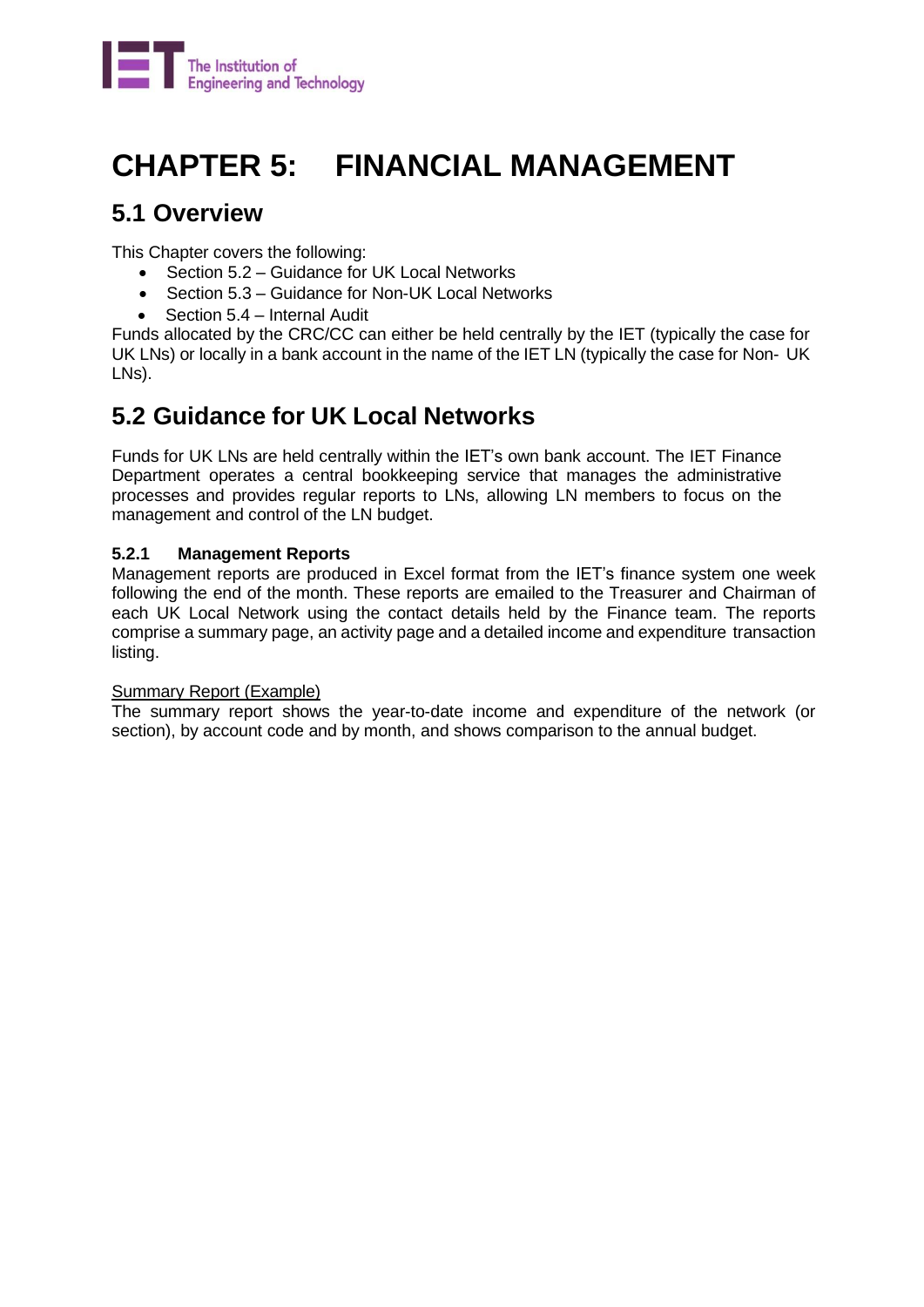| The Institution of<br><b>Engineering and Technology</b> |
|---------------------------------------------------------|
|                                                         |

|      | Management Report - October 2014 to January 2015                                                        |        |               |               |          |               |               |                                                                             |               |                    |          |                         |          | G503021 Scotland North Tayside |      |             |
|------|---------------------------------------------------------------------------------------------------------|--------|---------------|---------------|----------|---------------|---------------|-----------------------------------------------------------------------------|---------------|--------------------|----------|-------------------------|----------|--------------------------------|------|-------------|
|      |                                                                                                         |        |               |               |          |               |               |                                                                             |               |                    |          |                         |          |                                |      |             |
|      | <b>Code</b> Account Description                                                                         | Oct-14 | <b>Nov-14</b> | <b>Dec-14</b> | $Jan-15$ | <b>Feb-15</b> | <b>Mar-15</b> | <b>Apr-15</b>                                                               | <b>May-15</b> | <b>Jun-15</b>      | $Jul-15$ | <b>Aug-15</b>           | $Sep-15$ | Cumulative                     |      |             |
|      | Income                                                                                                  |        |               |               |          |               |               |                                                                             |               |                    |          |                         |          |                                |      |             |
| 1710 | LN Delegate Income                                                                                      | $\sim$ | ٠             | ÷             | ÷.       | ż.            |               | ٠                                                                           |               |                    |          |                         |          |                                |      |             |
| 1715 | LN Sponsorship income                                                                                   | ÷.     | ÷.            | ÷.            | ÷.       | ÷.            | $\sim$        | ÷                                                                           | ÷             | ÷                  | ٠        | ÷                       | ×,       |                                |      |             |
| 1720 | <b>LN Advertising</b>                                                                                   | ÷.     | ä,            | ÷             | ÷.       | ÷.            | <b>A</b>      | ÷                                                                           | ÷             | ÷                  | ٠        | ÷.                      |          |                                |      |             |
| 1730 | Donated Facilities (value)                                                                              | $\sim$ | (100.00)      | ÷             | ÷.       | ä,            | $\sim$        | ÷.                                                                          | ÷.            | ÷                  | ÷        | ÷.                      |          | (100.00)                       |      |             |
|      |                                                                                                         | 0.00   | (100.00)      | 0.00          | 0.00     | 0.00          | 0.00          | 0.00                                                                        | 0.00          | 0.00               | 0.00     | 0.00                    | 0.00     | (100.00)                       |      |             |
|      | <b>Expenditure</b>                                                                                      |        |               |               |          |               |               |                                                                             |               |                    |          |                         |          |                                | Mis% | <b>MisZ</b> |
| 2383 | L.N. Admin Printing & Stationery                                                                        | $\sim$ | ÷.            | ×,            | ÷.       | ä,            | ÷.            | ä,                                                                          | ×.            | ä,                 | ä,       | ٠                       |          |                                |      |             |
| 2384 | L.N. Admin Post & Tel                                                                                   | $\sim$ | ÷.            | ×,            | ÷.       | ÷,            | ä,            | ÷.                                                                          | ä,            | ÷,                 | ä,       | ٠                       |          |                                |      |             |
| 2385 | L.N. Admin Committee Travel                                                                             | $\sim$ | ÷.            | ÷.            | ×.       | ÷.            | ÷.            | ÷                                                                           |               | ä,                 | ä,       | ×.                      |          |                                |      |             |
| 2386 | L.N. Admin Committee Accom                                                                              | ÷.     | ä,            | ä,            | ÷,       | ä,            | $\Delta$      | ÷.                                                                          | ä,            | ÷                  | ä,       | ä,                      |          |                                |      |             |
| 2387 | L.N. Admin Committee Refreshments                                                                       | ÷.     | ä,            | ÷             | ÷.       | ÷.            | $\sim$        | ÷.                                                                          | à.            | ÷                  | х.       | ä,                      | ٠        |                                |      |             |
| 2388 | L.N. Admin Miscellaneous                                                                                | $\sim$ | 40.00         | 40.00         | ÷.       | ä,            | <b>A</b>      | х.                                                                          | ÷             | ÷.                 | ٠        | ÷                       |          | 80.00                          | 10%  | 10%         |
| 2391 | L.N. Activities Accommodation                                                                           | ÷.     | 100.00        | 100.00        | 140.00   | ä,            | ÷             | ÷.                                                                          | ÷             | ÷                  | ÷        | ÷                       |          | 340.00                         | 43%  |             |
| 2392 | L.N. Activities Refreshments                                                                            | $\sim$ | 124.50        | 124.50        | 124.50   | ä,            | ÷             | х.                                                                          | з.            |                    |          | ÷                       |          | 373.50                         | 47%  |             |
| 2393 | L.N. Activities Ent. Speakers                                                                           | ×.     |               |               |          |               | ÷,            | ä,                                                                          |               |                    |          |                         |          |                                |      |             |
| 2394 | L.N. Activities Speaker Expenses                                                                        | ÷.     | ä,            | ÷,            | ÷.       | J.            | ä,            | ÷.                                                                          | ÷             | ÷.                 |          | ÷                       |          |                                |      | 90%         |
| 2396 | L.N. Awards and Prizes                                                                                  | $\sim$ | ÷             | ÷             | ż.       | ٠             | ÷             | ä,                                                                          |               |                    | ٠        | ÷                       |          |                                |      |             |
| 2397 | L.N. Donations                                                                                          | ÷.     | ÷.            | ×,            | ż.       | ä,            | ä,            | ÷                                                                           | ÷             | ÷                  | ٠        | ÷                       |          |                                |      |             |
| 2398 | L.N. Public Relations and Publicity                                                                     | ÷.     | ÷.            | ×,            | ÷.       | ä,            | ÷.            | ÷.                                                                          | ÷             |                    | ٠        | ÷                       |          |                                |      |             |
|      |                                                                                                         |        |               |               |          |               |               |                                                                             |               |                    |          |                         |          |                                |      |             |
|      |                                                                                                         | 0.00   | 264.50        | 264.50        | 264.50   | 0.00          | 0.00          | 0.00                                                                        | 0.00          | 0.00               | 0.00     | 0.00                    | 0.00     | 793.50                         |      |             |
|      | Donated Facilities (value reversal)                                                                     | ÷      | 100.00        | ÷             | ä,       | ÷             | $\sim$        | х.                                                                          | ÷             | ٠                  | ÷        | ÷                       |          | 100.00                         |      |             |
|      | <b>NET POSITION</b>                                                                                     | 0.00   | 264.50        | 264.50        | 264.50   | 0.00          | 0.00          | 0.00                                                                        | 0.00          | 0.00               | 0.00     | 0.00                    | 0.00     | 793.50                         |      |             |
|      |                                                                                                         |        |               |               |          |               |               |                                                                             |               |                    |          | <b>Session Budget</b>   |          | 1,900.00                       |      |             |
|      | Cumulative Expenditure versus Budget (£'s)                                                              |        |               |               |          |               |               | <b>Cumulative Expenditure Mix%</b><br>(grouped by Admin, Activities, Other) |               |                    |          | <b>Balance to Spend</b> |          | 1.106.50                       |      |             |
|      | 2,000<br>1.800                                                                                          |        |               |               |          |               |               |                                                                             |               |                    |          |                         |          |                                |      |             |
|      |                                                                                                         |        |               |               |          |               |               | Other<br>0%                                                                 |               | Administra<br>tion |          | % of Budget to Spend    |          | 58%                            |      |             |
|      | 1,600                                                                                                   |        |               |               |          |               |               |                                                                             |               | 10%                |          |                         |          |                                |      |             |
|      | 1,400                                                                                                   |        |               |               |          |               |               |                                                                             |               |                    |          |                         |          |                                |      |             |
|      | 1,200                                                                                                   |        |               |               |          |               |               |                                                                             |               |                    |          |                         |          |                                |      |             |
|      | 1,000                                                                                                   |        |               |               |          |               |               |                                                                             |               |                    |          |                         |          |                                |      |             |
|      | 800                                                                                                     |        |               |               |          |               |               |                                                                             |               |                    |          |                         |          |                                |      |             |
|      | 600                                                                                                     |        |               |               |          |               |               |                                                                             |               |                    |          |                         |          |                                |      |             |
|      | 400                                                                                                     |        |               |               |          |               |               |                                                                             |               |                    |          |                         |          |                                |      |             |
|      | 200<br>$\bullet$<br>Oct-14 Nov-14 Dec-14 Jan-15 Feb-15 Mar-15 Apr-15 May-15 Jun-15 Jul-15 Aug-15 Sep-15 |        |               |               |          |               |               | Activities                                                                  |               |                    |          |                         |          |                                |      |             |
|      |                                                                                                         |        |               |               |          |               |               | 90%                                                                         |               |                    |          |                         |          |                                |      |             |
|      |                                                                                                         |        |               |               |          |               |               |                                                                             |               |                    |          |                         |          |                                |      |             |
|      | Cumulative Expenditure - - Session Expenditure Budget                                                   |        |               |               |          |               |               |                                                                             |               |                    |          |                         |          |                                |      |             |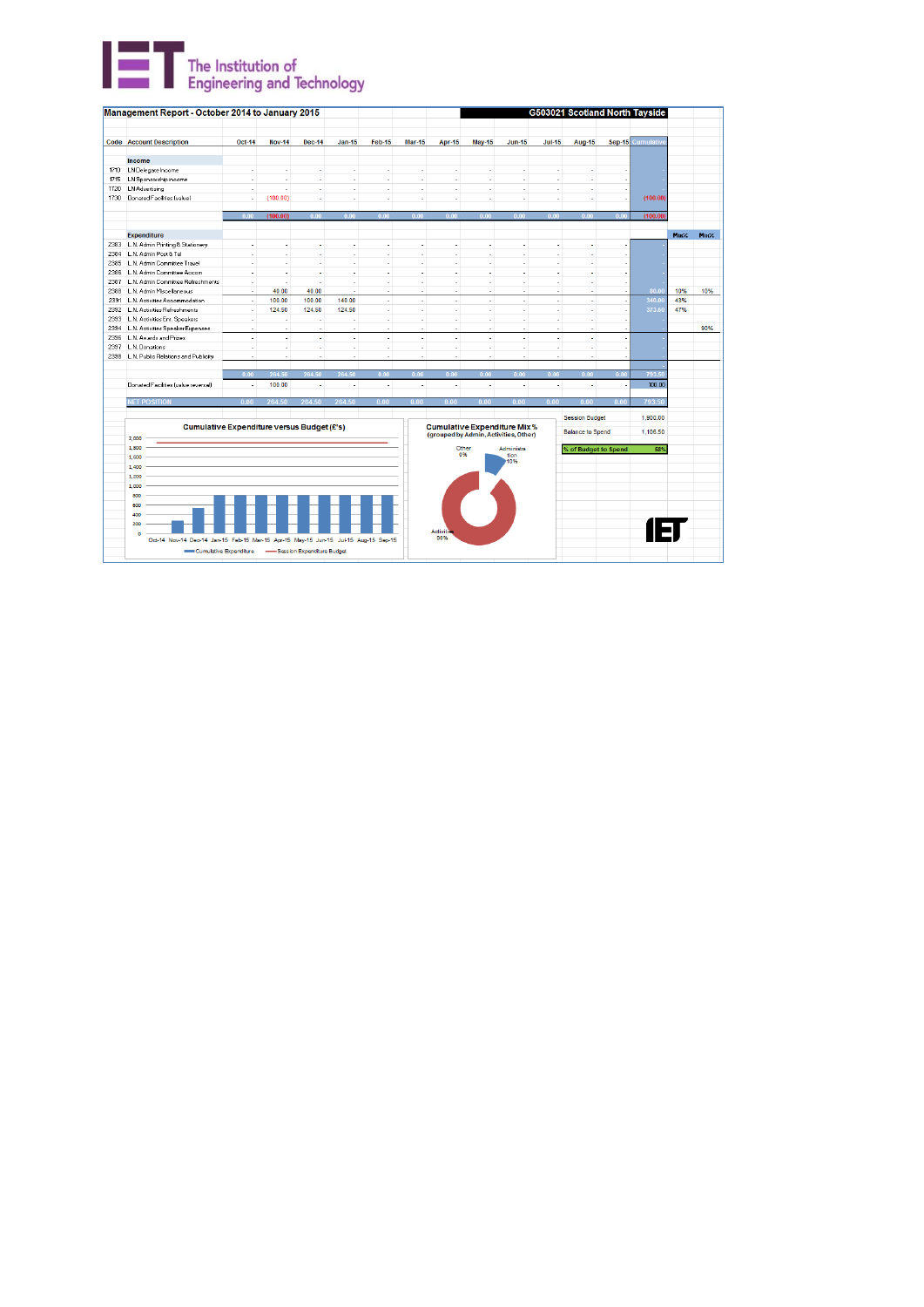

#### Activity Report (Example)

The Activity Report shows year-to-date income and expenditure by activity (using the activity codes referred to in Section 3.2). This information is only as accurate as the codes given at the point of submitting invoices and expense claims. If these are used properly, this can be a valuable report showing the cost of each event.

|                 |                                                  |               |               |               | G500500 Bristol Main |
|-----------------|--------------------------------------------------|---------------|---------------|---------------|----------------------|
|                 | Activity Summary - October 2014 to January 2015  |               |               |               |                      |
|                 |                                                  |               |               |               |                      |
|                 |                                                  | $Jan-15$      | Year to date  | Annual        | <b>Budget</b>        |
| <b>Activity</b> | <b>Description</b>                               | <b>Actual</b> | <b>Actual</b> | <b>Budget</b> | Remaining            |
|                 | Income                                           |               |               |               |                      |
|                 |                                                  | 0.00          | 0.00          | 0.00          | 0.00                 |
|                 | <b>Expenditure</b>                               |               |               |               |                      |
| BSMN13AD00      | Administration                                   | 0.00          | 275.00        | 0.00          | (275.00)             |
| BSMN14AD00      | Administration                                   | 0.00          | 50.00         | 670.00        | 620.00               |
| BSMN14AW00      | <b>Awards and Prizes</b>                         | 0.00          | 50.00         | 450.00        | 400.00               |
| BSMN14EV01      | <b>Evening Lecture: Tribology</b>                | 0.00          | 344.40        | 450.00        | 105.60               |
| BSMN14EV02      | Evening Lecture: The Military Delta - Regulating | 0.00          | 393.60        | 450.00        | 56.40                |
| BSMN14EV03      | Evening Lecture: Brunel Institute                | 0.00          | 0.00          | 450.00        | 450.00               |
| BSMN14EV04      | Christmas Lecture                                | 0.00          | 0.00          | 625.00        | 625.00               |
| BSMN14EV05      | <b>Evening Lecture: Nuclear</b>                  | 0.00          | 0.00          | 505.00        | 505.00               |
| BSMN14EV06      | <b>Evening Lecture: TSR2</b>                     | 0.00          | 0.00          | 263.00        | 263.00               |
| BSMN14EV07      | Evening Lecture: Rapid Prototyping with Rolls    | 0.00          | 0.00          | 225.00        | 225.00               |
| BSMN14EV08      | Evening Lecture: Various options (TBD)           | 0.00          | 0.00          | 500.00        | 500.00               |
| BSMN14EV09      | Education Engagement: Royal Bath and West S      | 0.00          | 0.00          | 1.000.00      | 1.000.00             |
| BSMN14EV10      | <b>Competition &amp; AGM: TBD</b>                | 0.00          | 0.00          | 675.00        | 675.00               |
| BSMN14EV12      | <b>Visit: Rotork</b>                             | 0.00          | 0.00          | 100.00        | 100.00               |
| BSMN14EV13      | Visit: Helicopter Museum                         | 0.00          | 0.00          | 100.00        | 100.00               |
| BSMN14EV14      | Visit: Glastonbury Festival Engineering          | 0.00          | 0.00          | 100.00        | 100.00               |
| BSMN14PR00      | <b>Public Relations</b>                          | 0.00          | 0.00          | 400.00        | 400.00               |
|                 |                                                  | 0.00          | 1,113.00      | 6,963.00      | 5,850.00             |
|                 |                                                  |               |               |               |                      |
|                 | <b>Net Cost</b>                                  | 0.00          | 1,113.00      | 6.963.00      | 5.850.00             |

#### Transactions Report (Example)

This shows the transaction detail of the numbers in the Summary and Activity reports above. This report can be referred to in order to answer a query on one of the Summary numbers, or to determine whether an invoice or expense claim has been processed.

|                   | <b>Transaction Listing</b> |         |                                                       |                                |                                        |        |                                                                                                          | <b>G501225 East Midlands Lincoln</b> |        |
|-------------------|----------------------------|---------|-------------------------------------------------------|--------------------------------|----------------------------------------|--------|----------------------------------------------------------------------------------------------------------|--------------------------------------|--------|
| <b>Trans Date</b> | <b>Trans No</b>            | Account | <b>Account Description</b>                            | <b>Activity</b>                | <b>Activity Descriptic Amount Text</b> |        |                                                                                                          | <b>Supplier</b>                      | Period |
| 15-Jul-14         | 7052916                    | 2391    | L.N. Activities Accommodation EMLN14EV03 Presentation |                                |                                        |        | 350.00 2014 Lecture by Phillipas Davis of Reaction Engines 15/10/14 The Royal Aeronautical Societ 201501 |                                      |        |
| 14-Nov-14         | 7049182                    | 2385    | L.N. Admin Committee Travel                           | EMLN14AD00 Administration      |                                        |        | 65.35 T/C TRSP & IET Connect in London                                                                   | Mr D Wells ICT Tech TMIET            | 201411 |
| 19-Dec-14         | 7052022                    | 2385    | L.N. Admin Committee Travel                           | EMLN14AD00 Administration      |                                        |        | 65.34 T/C Lincolnshire Engineers Panel at Lincoln University                                             | Mrs J Smith BEng(Hons) CEn(201412    |        |
| $16$ -Jan-15      | 546424                     | 2391    | L.N. Activities Accommodation                         | FMI N14FV03 Presentation       |                                        |        | 350.00 14 YEACC EXP: 2014 Lecture 15/- Royal Aeronaut                                                    | N/A                                  | 201412 |
| $16$ -Jan-15      | 546429                     | 2391    | L.N. Activities Accommodation                         | <b>EMLN14EV03 Presentation</b> |                                        |        | (350.00) REV:14 YEACC EXP: 2014 Lecture 15/- Royal Aeronaut                                              | N/A                                  | 201501 |
| 30-Jan-15         | 7054063                    | 2385    | L.N. Admin Committee Travel                           | EMLN14AD00 Administration      |                                        |        | 91.80 T/C East Midlands Regional Committee at Novotel Long Eaton   Mr T G Hempsall IEng MIET             |                                      | 201501 |
|                   |                            |         |                                                       |                                |                                        |        |                                                                                                          |                                      |        |
|                   |                            |         |                                                       |                                | <b>Cumulative Total</b>                | 572.49 |                                                                                                          |                                      |        |
|                   |                            |         |                                                       |                                |                                        |        |                                                                                                          |                                      |        |
|                   |                            |         |                                                       |                                |                                        |        |                                                                                                          |                                      |        |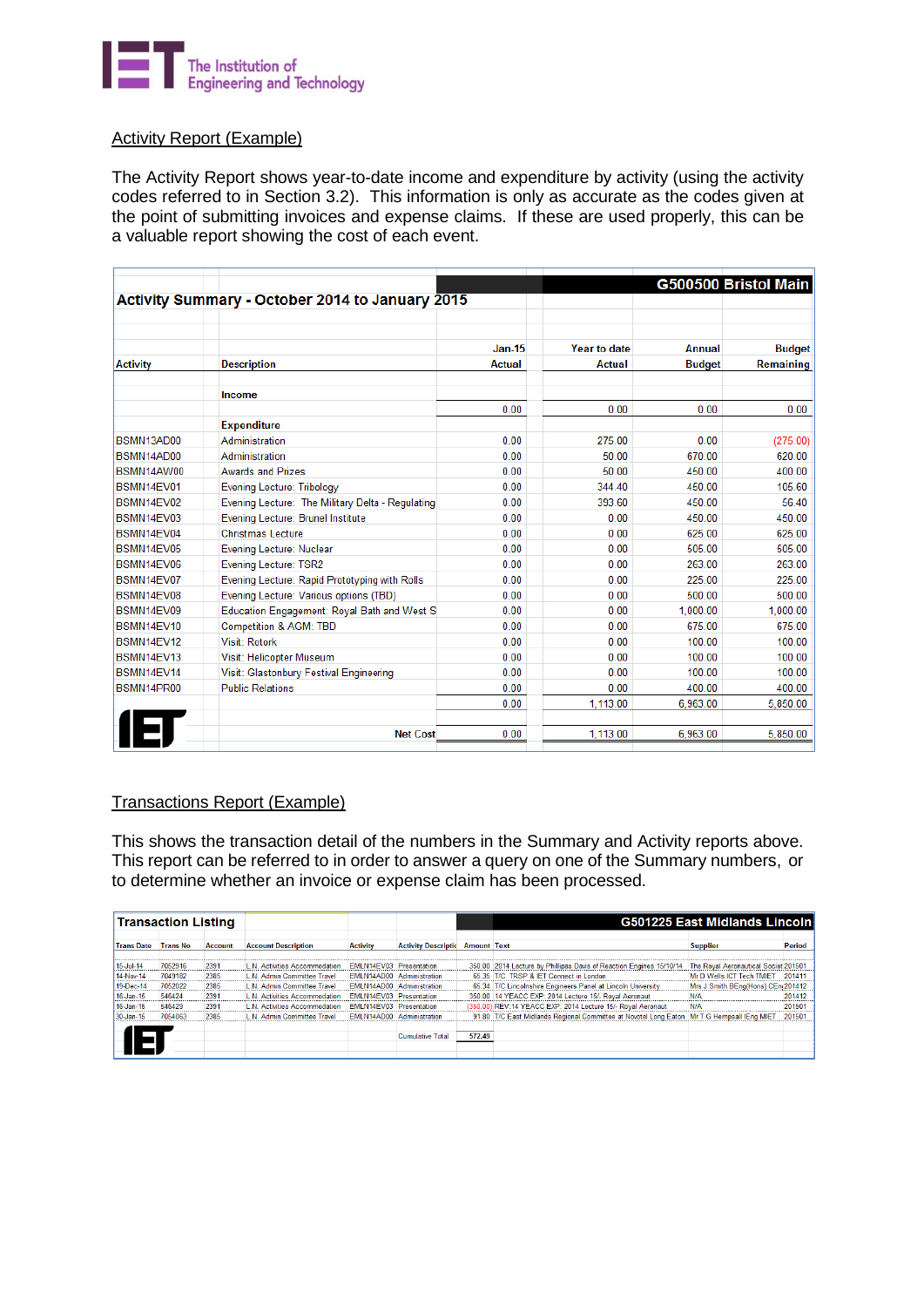

## **5.3 Guidance for Non-UK Local Networks**

#### **5.3.1 Managing a local bank account**

Where LNs are operating outside the UK, consideration will be given to the set-up of a local bank account for the management of grant funding provided by the IET. LN bank accounts can be opened at any mainstream International Clearing Bank in the name of the IET LN, however, approval must first be given by the CRC/CC and the IET Finance Department.

The bank mandate must include at least three signatories with a stipulation that any withdrawal requires two signatures. The Treasurer should maintain a copy of this bank mandate and ensure that as existing signatories retire, these are appropriately replaced. The Treasurer should make sure that they are able to regularly review the bank statement position (e.g. on-line viewing access).

The IET does not permit any overdraft, loan or credit facilities for Local Network bank accounts.

At the beginning of each session (1 January), the Treasurer should send to the IET Finance Department details of all new bank accounts or changes to existing bank accounts used by the LN and any LN subsections that handle their own finances.

#### **5.3.2 Phased funding receipts**

LNs with locally held funds are likely to receive funds into their bank accounts in phases. Where an annual funding application is made, the first 50 per cent of approved funding will be transferred at the start of the session in January. The second 50 per cent of approved funding will be released in June. This second payment is available once full satisfactory independently reviewed CTAPS returns are received for the previous session from the LN (and all its subsections, where applicable) – please see Section 5.3.6 below. The June 50% payment will be reduced to account for any unspent funds recorded in the accounts from the previous session; this makes it unnecessary for LNs to return unspent funds at the end of the



session. This offset mechanism ensures that LNs have enough cash on hand to cover current year requirements whilst minimizing currency exchange costs. The approved allocation amount will therefore be the sum of the following:

- First instalment (50% of approved funding)
- Second instalment (50% of approved funding LESS the closing cash book balance in CTAPS at 31 December, i.e. the end of the previous session)

#### **5.3.3 Managing expenditure**

All expenditure should be supported by original receipts or invoices. The Treasurer should retain these original receipts (or scanned copies) in one central location for record keeping and audit purposes.

All expenditure should be approved by at least one LN authorised signatory prior to executing payment. The approval process is detailed further in the '**Expenses Policy for Volunteers**'. The Treasurer has responsibility for ensuring that:

- a record of such approvals is maintained;

- their LN has a minimum of two designated authorised signatories at any point in time; and the process is suitably followed for set-up and change of authorised signatories ( Section 3.5.1)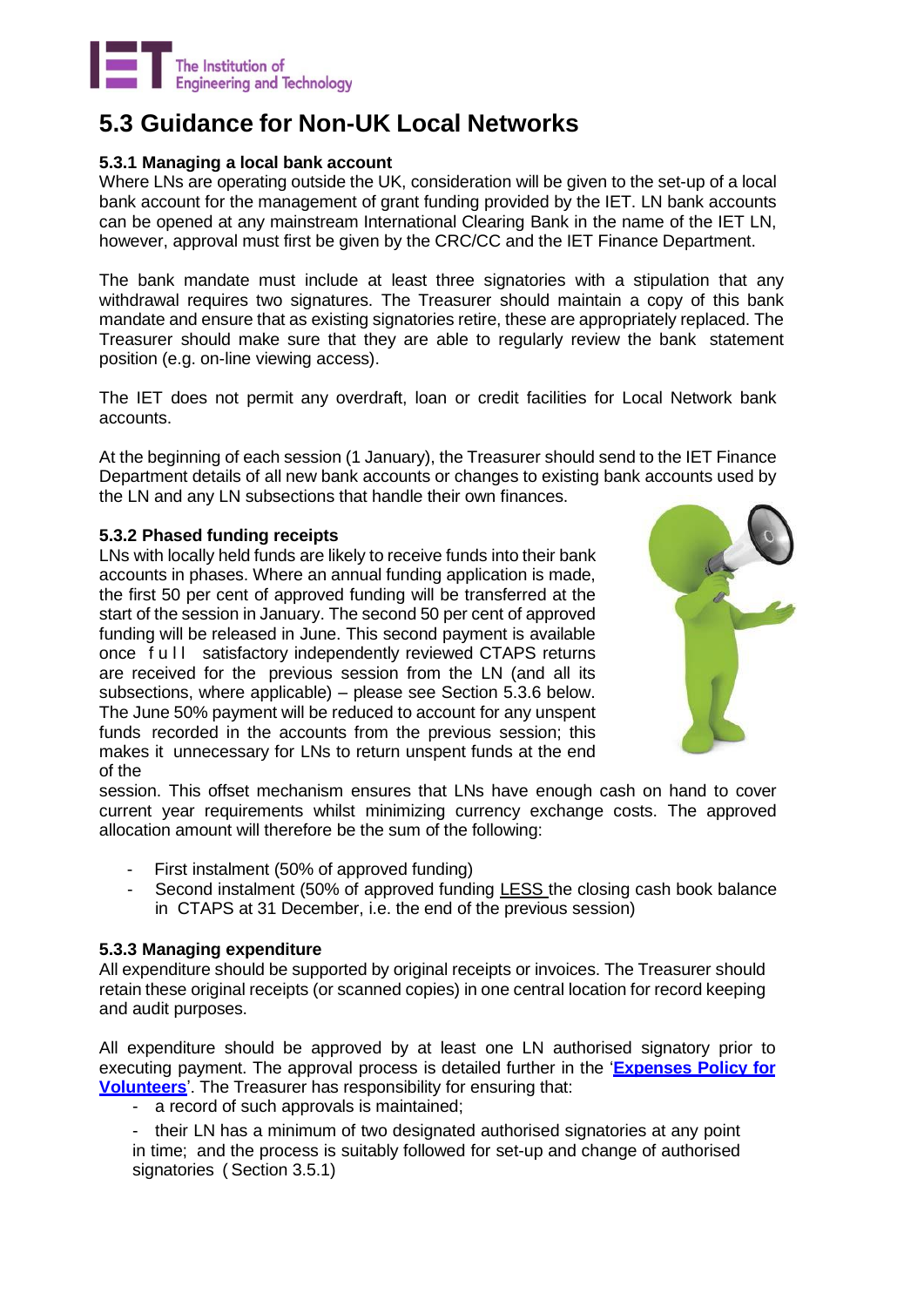

Once an expense has been approved by at least one LN authorised signatory, the payment can be made. The execution of the payment (i.e. withdrawal) requires two signatories, as stipulated on the bank mandate. Both signatories should ensure that the payment has been approved/authorised. Such payments could be made via cheque or via bank transfer. Where a cheque book is maintained, the Treasurer maintains responsibility for ensuring it is held in a secure location.

#### **5.3.4 CTAPS (Centre Treasurers Accounting Package) cashbook**

Treasurers should record all income and expenditure for their Local Network on an excel spread sheet known as CTAPS, sometimes referred to as the LN cashbook. The cashbook has an income section which allows Treasurers to record items like funding allocations from the IET, delegate income, sponsorship received from local partners and interest received from the bank. There is also an expenditure section to record any costs related to LN activities like venue hire, refreshments, awards and prizes and speaker expenses.

#### Provisions:

All year end provisions must be supported by relevant documentation (normally supplier invoices). Any provisions brought forward unspent in part or in full should be released to the income and expenditure section of the CTAPS in the current year.

Detailed instructions about how to complete CTAPS is available within the document itself.

The Treasurer should reconcile the bank statement position to the CTAPS cashbook records monthly.

#### *Please note below the following due dates. These items should be submitted to the IET UK Finance Department (Non-UK Local Network contact) – see Chapter 7: Staff contacts*

#### **Non-UK LN Return Due (31 January 2022):**

- (i) Bank statement at 31 December 2021; and
- (ii) CTAPS returns for the year ended 31 December 2021.

**Non-UK LN Return Due (30 April 2022):** Audited Statutory Accounts (ONLY applicable where a local obligation exists for statutory accounts to be produced and audited). Where possible, we would request that your Statutory Accounts year-end date should align with that of IET's year-end date (i.e. 31 December).

#### **5.3.5 Statutory audit**

Non-UK local LNs must consider whether they are obliged to have a statutory audit under local legislation. If this is the case, the IET Finance Department should be notified of the statutory deadline and the relevant extract of legislation specifying this requirement. In addition, the audited accounts (in their statutory format) should be submitted to the IET Finance Department once completed and, in any event, in April of each year.

#### **5.3.6 Independent review**

LNs with a local bank account are required to have an independent review (or honorary audit) conducted of their CTAPS cashbook each year. The Treasurer (or named volunteer responsible for finance) should ensure that all income and expenditure has been recorded in the CTAPS cashbook prior to this honorary audit. Honorary audits may be conducted by one or more individuals, who must be independent of the preparer of the CTAPS form and not be an authorised signatory of the Local Network. It is preferable, but not mandatory, that they have appropriate financial experience.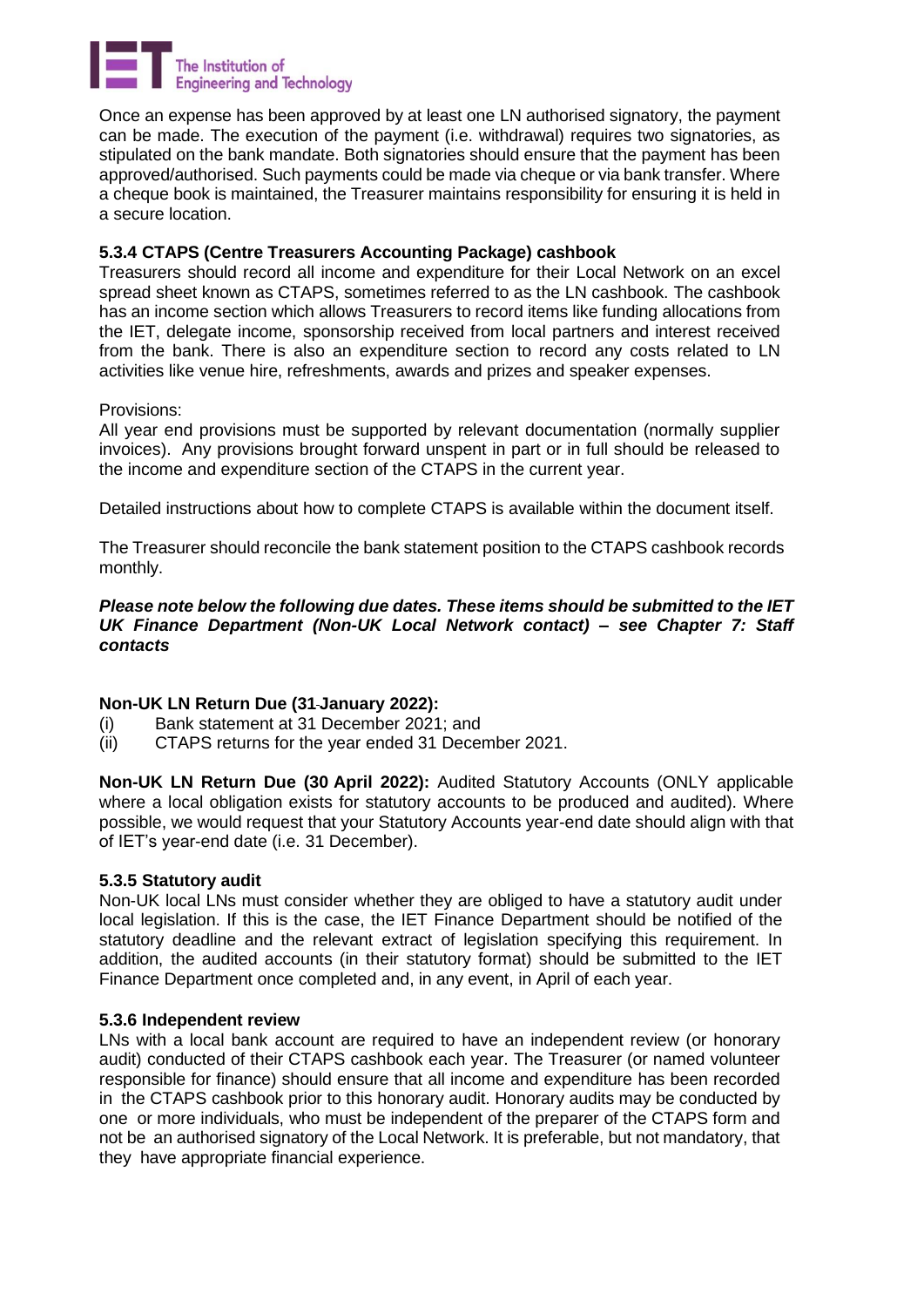

The scope of such work should include the following procedures:

- Ensure all totals throughout the CTAPS cashbook add up;
- Agree the CTAPS cash balance to bank statement (investigating any significant timing differences to ensure they are valid e.g. a cheque that has not yet cleared the bank);
- For a sample of expenditure items:
	- o checking that the expenditure has been properly approved/authorised;
	- $\circ$  checking relevant details (including dates & amounts) to original supporting receipts;
	- $\circ$  checking that the expenditure incurred is in accordance with what is allowed with reference to IET policy and guidance (including the 'Expenses policy for Volunteers');
	- $\circ$  checking that where the expenditure relates to a capital asset that the 'Capital' Assets' guidance in Chapter 4 has been followed.
- For a sample of income items, checking that amounts have been recorded in the appropriate period and agree with the receipt amount recorded in the bank statement;
- Checking with the Treasurer (or named volunteer responsible for finance) whether all Donated Facilities/Services received have been appropriately disclosed on the CTAPS cashbook in accordance with the guidance in Chapter 2 of this handbook.
- Reporting all uncorrected errors/exceptions/instances of non-compliance identified to the IET Finance Department. It should be determined whether exceptions/nonc o m p l i a n c e s identified during testing are of an isolated nature or indicative of further errors in the CTAPS. Where potentially indicative of further errors in the CTAPS, the honorary auditor should attempt to further define, quantify, and report on the nature and extent of the error. In doing this, the auditor should consider whether additional sampling is required.

#### Sample selection guidance:

The initial sample selected should be at least 10% (by number of transactions) of the entire population, except that:

- Any sample population that is used must include at least 10 sample items or the total universe of items, whichever is less;
- All items greater than GBP 500 (or equivalent) should be selected (up to the maximum sample population specified herein); and
- No sample population needs to include more than 25 items.

If the independent preparer has any concerns regarding this honorary audit, please contact Ian Davis at [IDavis@theiet.org](mailto:IDavis@theiet.org)

#### Sign-off

The completion of such work should be evidenced via name and signature in the honorary auditor spaces provided in the CTAPS cashbook. Once signed, the audited CTAPS should be submitted in January (as noted above).

## **5.4 Internal audit**

Periodically, the IET Finance Department may also initiate local audits of LN records to help strengthen local financial control and verify compliance with IET Policies. Local Networks will be notified in advance of such internal audits taking place.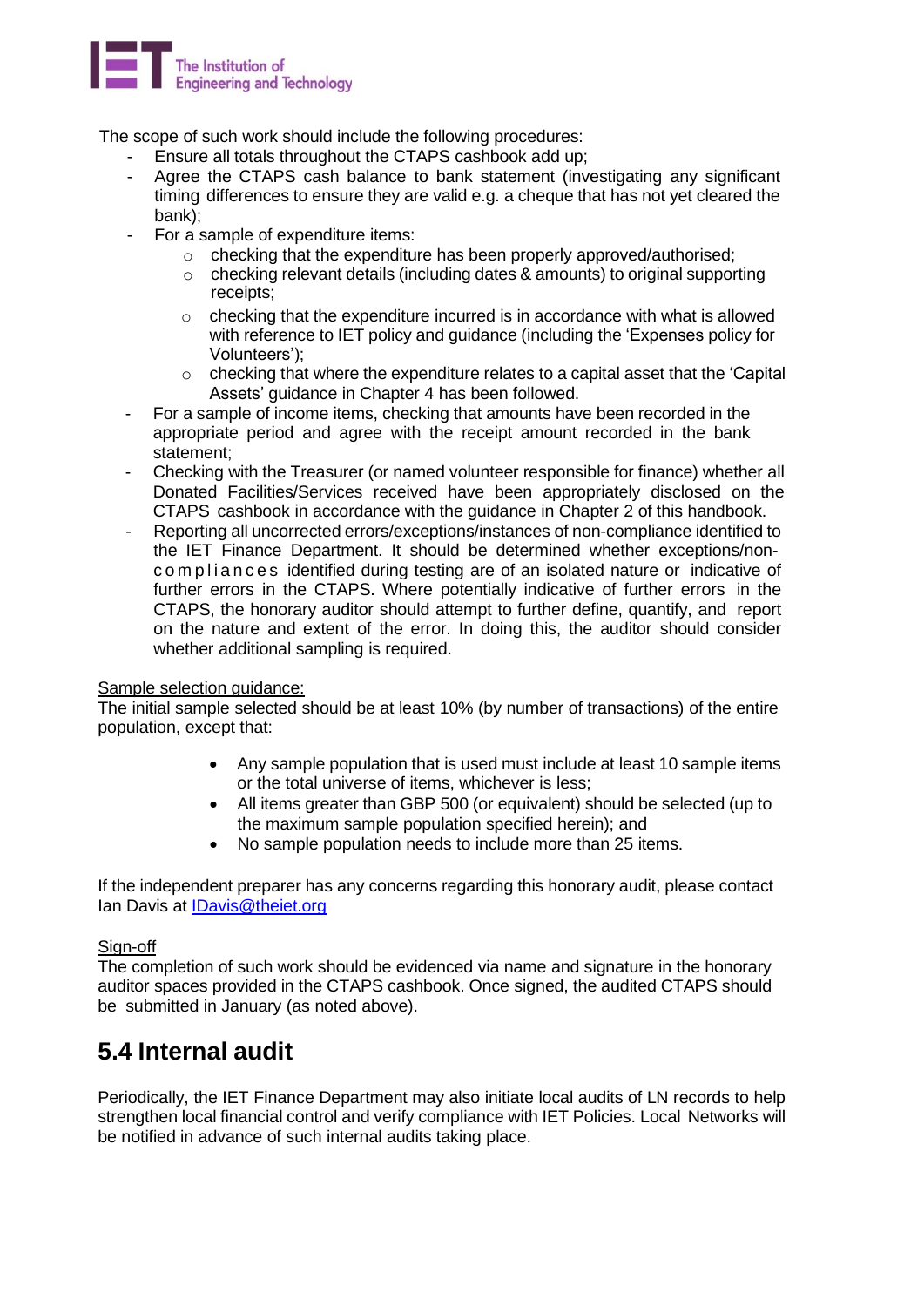

## <span id="page-32-0"></span>**CHAPTER 6: INSURANCE**

Insurance has become a complicated subject, both in terms of the necessary cover, and in terms of total monetary limits. It is therefore vital that any assistance is sought at the earliest possible time from the IET Finance Department if you are in any doubt about the level of cover required or in place. In all cases, no liability should be admitted, either in writing or verbally, without the prior written agreement of the Finance & Planning Director's Office or the Insurers.

There are a few different types of insurance that communities need to consider:

- o Public liability
- o Personal accident
- o Business travel
- o Loss or damage to property.

There are central insurance policies that cover communities, volunteers and members. This insurance policy covers all Communities worldwide

If you have any questions, please contact Charlotte Cruttenden from the Finance Director's office – ccruttenden@theiet.org